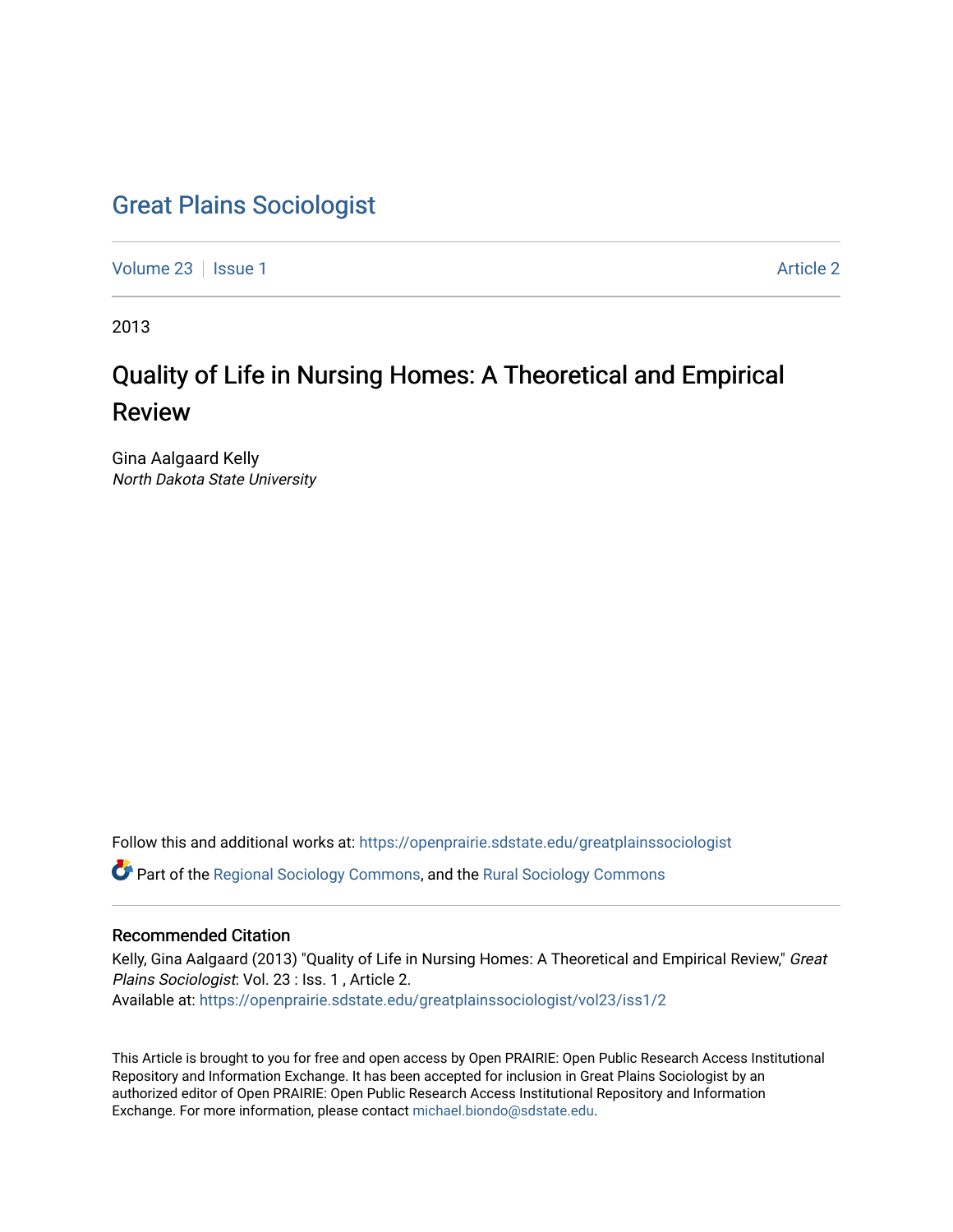

# Quality of Life in Nursing Homes: A Theoretical and Empirical Review

Gina Aalgaard Kelly<sup>\*</sup>

 $\overline{a}$ 

Abstract Quality of life is a complex and multi-dimensional notion which individuals and their families try to attain. This paper provides an overview of quality of life literature guided by Lawton's (1983: 351) "Four Sectors of the Good Life"." This model of organization demonstrates a multidimensional conceptual view of quality of life in which theoretical and empirical domains were recognized in the literature. Parameters used to understand quality of life and how it is studied provide the framework of the review, specifically in the nursing home setting. Quality of life is of growing importance because people are living longer and population projections suggest an increase in elderly over the next few decades will steadily increase.

# QUALITY OF LIFE: A MULTIDIMENSIONAL VIEW

Quality of life is important to many individuals, families, professionals and health care researchers because of increased longevity and more Americans aging due to the baby boom generation and immigration. In the Midwest the aging population is increasing and projected to continue (NDcompass.org 2013) and nursing home utilization is higher than in many other areas of the United States (Markeson 2003). Therefore, understanding aspects of nursing homes, such as quality of life is of particular importance to this region of the country. Research suggests the analysis of nursing homes is an important issue because of the interplay between multiple family members before and after nursing home placement (Caron 1997; Janzen 2001; Nandan 2006). This concept is supported by the enmeshed nature of family systems,

<sup>∗</sup> Gina Aalgaard Kelly, MS, Ph.D., Assistant Professor, Department of Sociology-Anthropology, North Dakota State University, Dept. 2350, PO Box 6050, Fargo, North Dakota 58108-6050; e-mail: [Gina.kelly@ndsu.edu](mailto:Gina.kelly@ndsu.edu)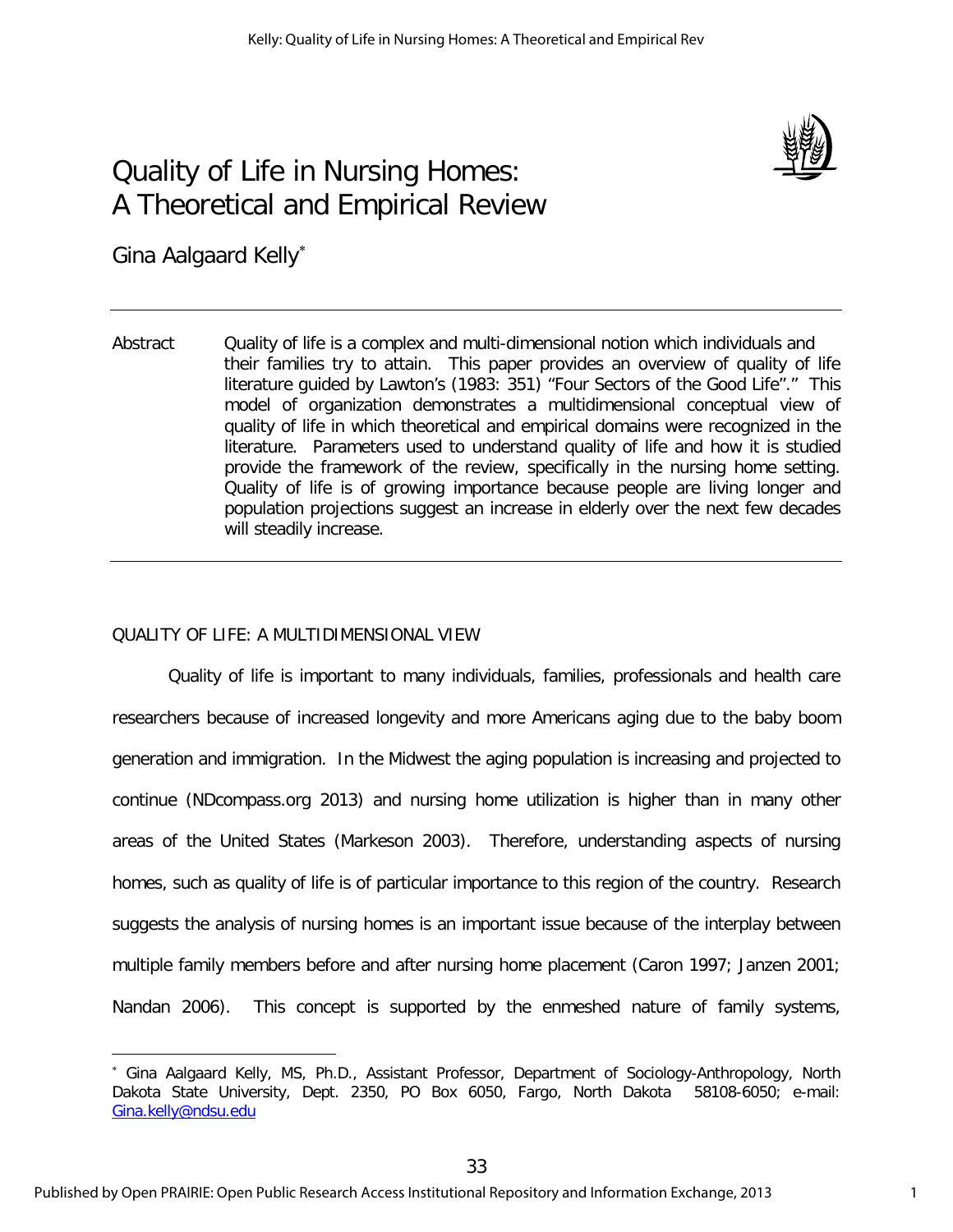specifically with roles, relationships, involvement, interaction, and caregiving which continue after a change in environment, such as moving to a nursing home (Friedemann et al. 1997; Gaugler 2005; Janzen 2001; McKee, Houston and Barnes 2002; Nandan 2006). Individual family members (i.e., the older adult family member or other family members) are consumers of long-term care, and have expectations for that care and services from the facility. With the changing demographics in the United States, specifically the growing number of elders living to older ages, there is an increased need for nursing homes and simultaneously a need to thoroughly understand family caregiving issues including quality of life. Therefore, this critical review examines quality of life within the context of nursing homes.

This review of literature on quality of life is organized and guided by Lawton's (1983: 351) "Four Sectors of the Good Life." This model of organization allows for a multidimensional view of quality of life, both the theoretical and empirical domains found in the literature. The literature was selected on overarching parameters utilizing Lawton's definition of quality of life which states, "Quality of life is the multidimensional evaluation, by both intrapersonal and social-normative criteria, of the person-environment system of an individual in past, current, and anticipated" (1983: 6). The multidimensional view allows for a critical review of the quality of life literature through multiple domains which postulate what and how quality of life has been examined (See Figure 1).

# Quality of Life Literature Emerged from Quality of Care

Quality of life has traditionally been examined through medical and health sciences lenses. Nearly all early research on quality of life during the mid 1980's was reported in medical journals and began to appear in psychological journals by the late 1980's. Research was health related and medically focused due in part to the fact that the data were collected from ill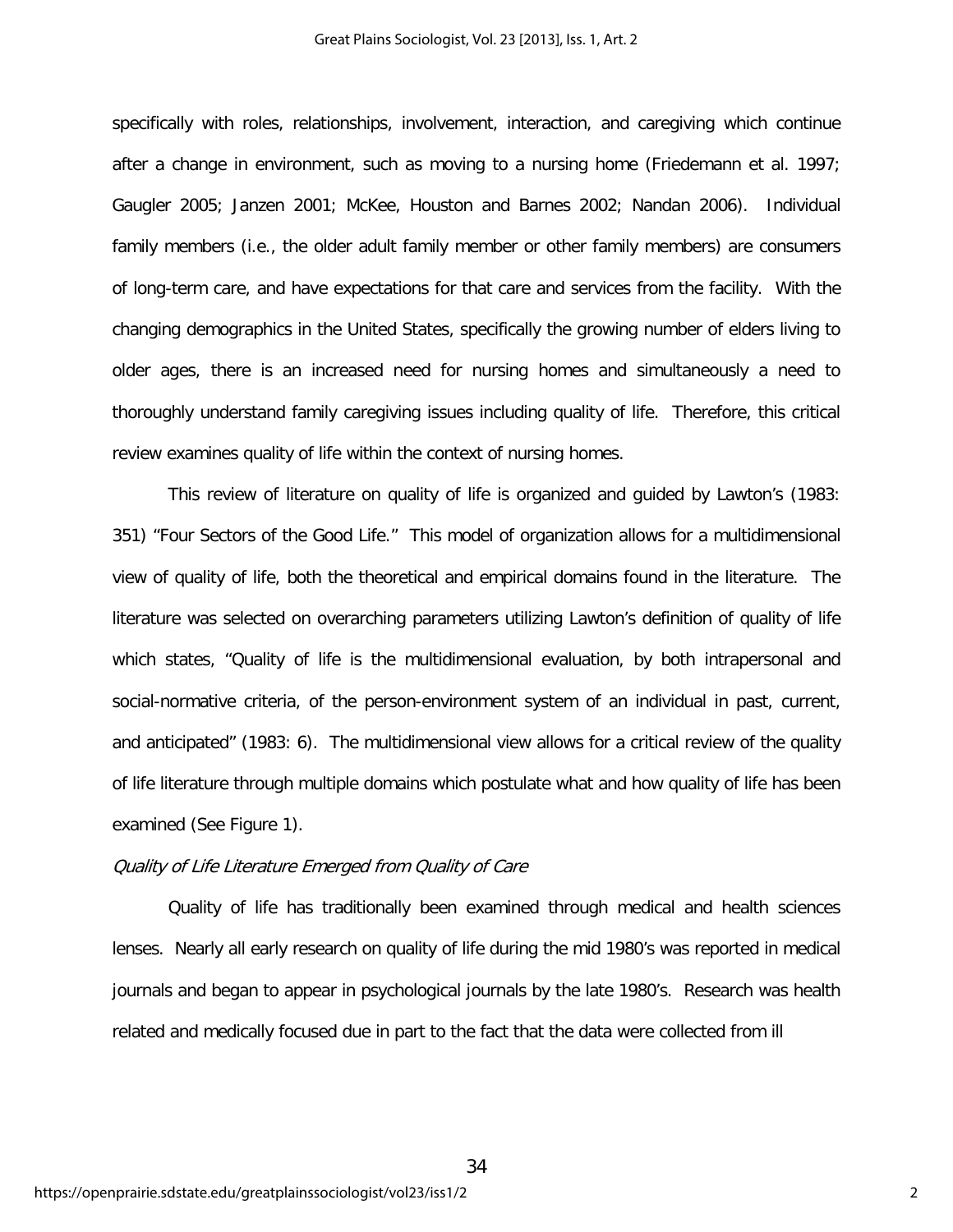**Figure 1.** A Multidimensional View of Quality of Life for Old Adults in Nursing Homes Four Sectors: Model for Conceptual Structure and Literature Content (Lawton's Model).

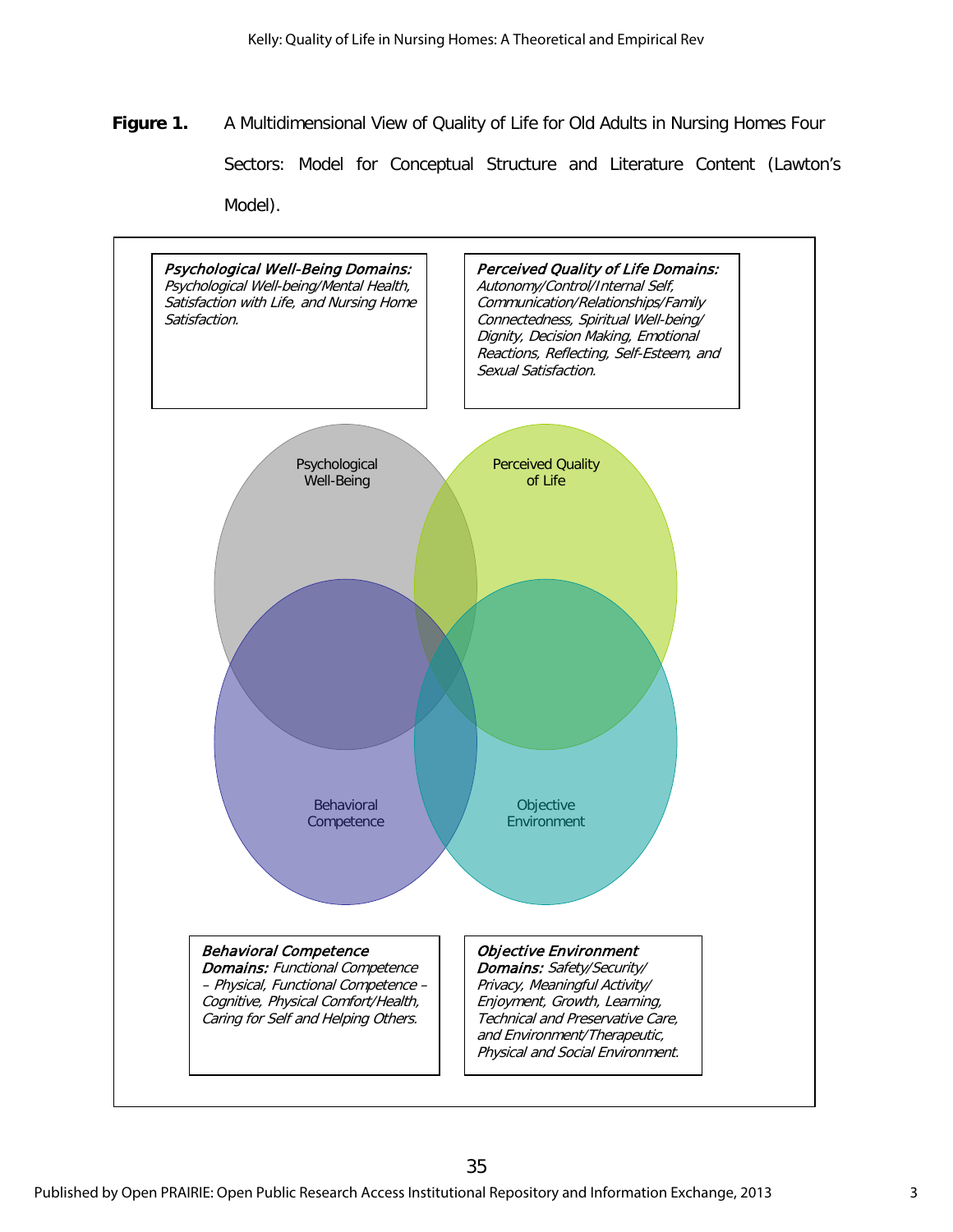Great Plains Sociologist, Vol. 23 [2013], Iss. 1, Art. 2

patients primarily in health care settings (Lawton 1991), with illnesses and diseases such as cancer, (Habu, Saito, Sato, Takeshita, Sunagawa and Endo 1988), hypertension (Wenger 1988), and stroke (Niemi, Laaksonen, Kotila and Waltimo 1988). Therefore, much of the quality of life literature was directly linked to quality of care (Bowers 1988; Challiner et al. 1995; Glass 1988; Grau et al.1995; Janzen 2001; Kane 2001; Lawton 1991; Peak 2002).

Quality of life literature from a medical perspective examines the relationship of quality of life and quality of care (Bowers 1994; Cohn and Sugar 1991; East and Binney 1989; Glass 1988; Kane 2001; Lawton 1991). Kane (2001:297) suggested "a good quality of life (QOL) should be elevated to a priority goal for [long term care] rather than a pious afterthought to quality of care." Similarly, East and Binney (1989) supported the notion that it was appropriate to link quality of care and quality of life, noting that the two concepts are both somewhat similar and also somewhat different issues with older adults. It may be appropriate to examine them both separately and in combination to learn from one another (East and Binney 1989; Glass 1988). Researchers studying quality of care from a medical model have found that good quality of care was a predictor of good or high quality of life. Glass (1988:426) stated, "for nursing home residents, quality of life is largely determined by the quality of care they receive." Several researchers challenged this notion due to the complex nature of the quality of life concept that cannot be adequately examined through medical outcomes alone (Challiner et al. 1995; Farber et al. 1991; Janzen 2001; Kane 2003).

Challiner et al. (1995), while studying quality of life, quality of care, and the relationship between the two, examined the combination of several perspectives (models) of quality of life and quality of care, specifically, the medical, social, and psychological perspectives. Also, policy regulations in health care, specifically with long-term care, suggest objective measures to access quality of care in long term care (LTC) settings (Bowers 1988; Challiner et al. 1995). As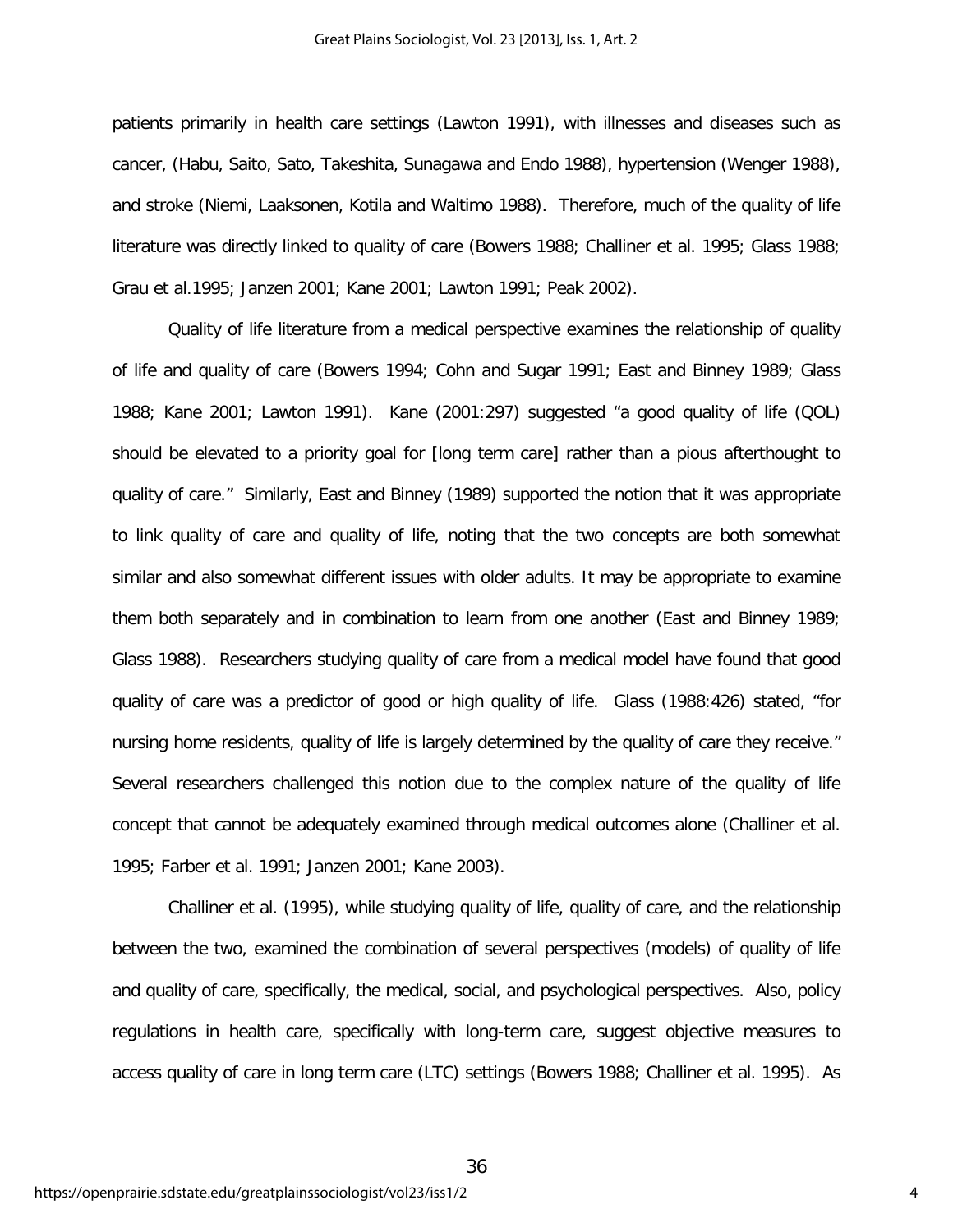research moved into social sciences and other fields, more emphasis on all facets of quality of life emerged (Lawton 1991). A result of the quality of life and quality of care debate was the complexity of concepts and multiple perspectives which have gained ground in the research literature (Challiner et al. 1995; Cohn and Sugar 1991; Farber et al. 1991; Kane 2003). Therefore, the use of Lawton's multidimensional view of quality of life was identified by the author as a useful framework to build the review structure and organization around because of the multiplicity of lenses.

#### Lawton's Multidimensional View of Quality of Life

Lawton's (1983) four sectors of quality of life provide a framework for understanding the complexity of the multidimensional domains which include: 1) Behavioral Competence; 2) Perceived Quality of Life; 3) Objective Environment; and 4) Psychological Well-being. Each of these sectors will be described. The four sectors of quality of life can overlap and have been found to be inter-related in the research literature. Lawton (1993) suggested overlap in the multidimensional view of quality of life is present as a result of the nature of sectors and domains which include both objective and subjective perspectives. After each sector is discussed, the multiple domains found in the literature within one of the four sectors of quality of life will be discussed conceptually as well as operationally.

#### Four Quality of Life Sectors

Much of the quality of life literature captures concepts into "domains" of quality of life (Kane 2001; Kane et al. 2000; Lawton 1991; Stewart and King 1994). Included in these domains is a wide range of subjective aspects of quality of life as well as physical and cognitive aspects, such as cognitive functioning (Stewart and King 1994). Different language (i.e., terminology) is used to examine and measure quality of life concepts within the research literature. However, the domains remain relatively similar (Cohn and Sugar 1991). The content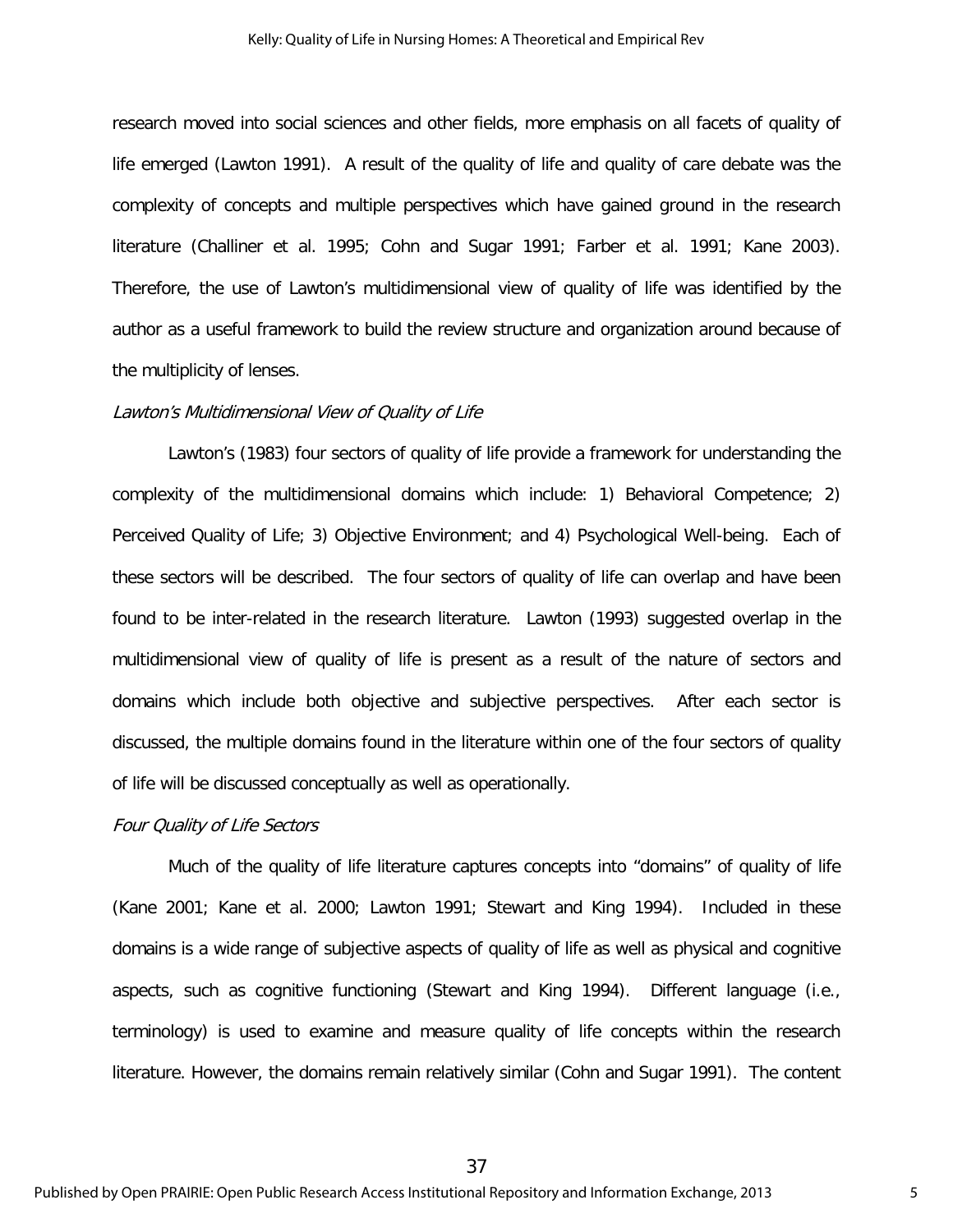area of each domain impacts how each concept or domain is defined conceptually and empirically measured. The variation of definition encourages investigator adaptation when studying quality of life (Stewart and King 1994).

The first sector, Behavioral Competence, is defined as aspects of one's quality of life that "…accommodate any external observable facet of a person" (Lawton 1991:8). For example, this could include one's roles, biological health, functional health, cognition, time use, and social behavior. Relevant domains found in the literature and be explained in the upcoming section of this review include functional competence – physical; functional competence – cognitive; physical comfort/ health, caring for oneself and helping others. The second sector is Perceived Quality of Life. This sector includes the "internal structure that parallels directly the sector of behavioral competence" (Lawton 1991:9). Lawton (1991:9) further discussed "…by definition, Perceived QOL is subjective." Examples of perceived quality of life can include pain, cognitive self-efficacy, quality of spare time, and relationships with one's children and spouse. Subjective domains found in the literature include autonomy, control, internal self, communication, relationships, family connectedness, spiritual well-being, dignity, decision making, emotional reactions, reflecting, self-esteem, and sexual satisfaction.

Objective Environment is a third sector and is often associated with "…some forms of behavioral competence and not others and to constitute a subset of important conditions of the dimensions of perceived QOL" (Lawton 1991:10). Lawton (1991:10) stated the "…environment has a more diffuse relationship to dimensions within these sectors." Examples of objective environment could include water and air quality, physical access to the dwelling as well as physical structural aspects within a home, neighborhood, social networks, objective physical entities which enact self-care, intellectual stimulation, and social behavior. Specific domains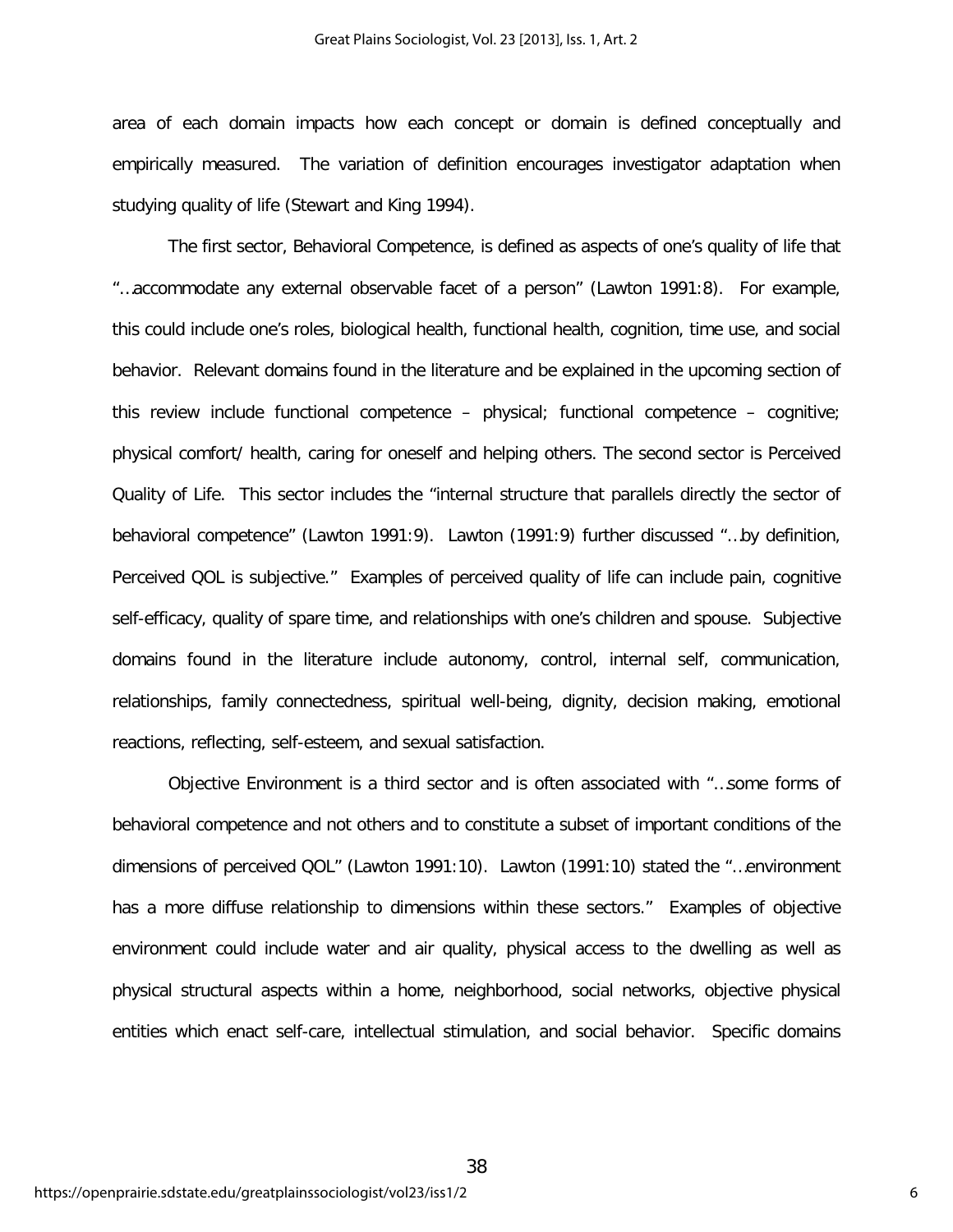include: safety, security, privacy, meaningful activity, enjoyment, growth, learning, technical and preservative care and environment/ therapeutic, physical and social environment.

The fourth sector of Lawton's is Psychological Well-being and is more than the "sum of competences and satisfactions" (Lawton 1991:11). The self is made up of a complex model which includes all past, present, and future experiences. Several examples of the psychological well-being sector include mental health, cognitive judgments, life satisfaction, and emotions. The domains reviewed in the literature, to be discussed, include psychological well-being/ mental health, and satisfaction with life, and nursing home satisfaction.

#### SECTOR 1: BEHAVIORAL COMPETENCE

#### Functional Competence - Physical

Functional competence or physical functioning is one aspect of quality of life of great importance for older adults in the nursing home (Stewart and King 1994). Functional competence is usually an objective measure ranging from activities of daily living and upper and lower body movement, such as walking or climbing stairs. Functional competence might include an older adult's ability to go places inside and outside of the nursing home facility (Gaugler et al. 2004).

Functional competence is conceptually discussed in the literature as possessing medical limitations (Mosher-Ashley and Lemay 2001). One reason older adults live in a long-term care facility is due in part to several physical limitations. Physical limitations have been found to lead to lower life satisfaction as well as less control over one's life. Conversely, physical limitations have been found to be unrelated to one's level of life satisfaction. (Mosher-Ashley and Lemay 2001). It is important to note differences in how an individual perceives their own functional competence which, in turn, greatly impacts how they perceive other aspects of their quality of life.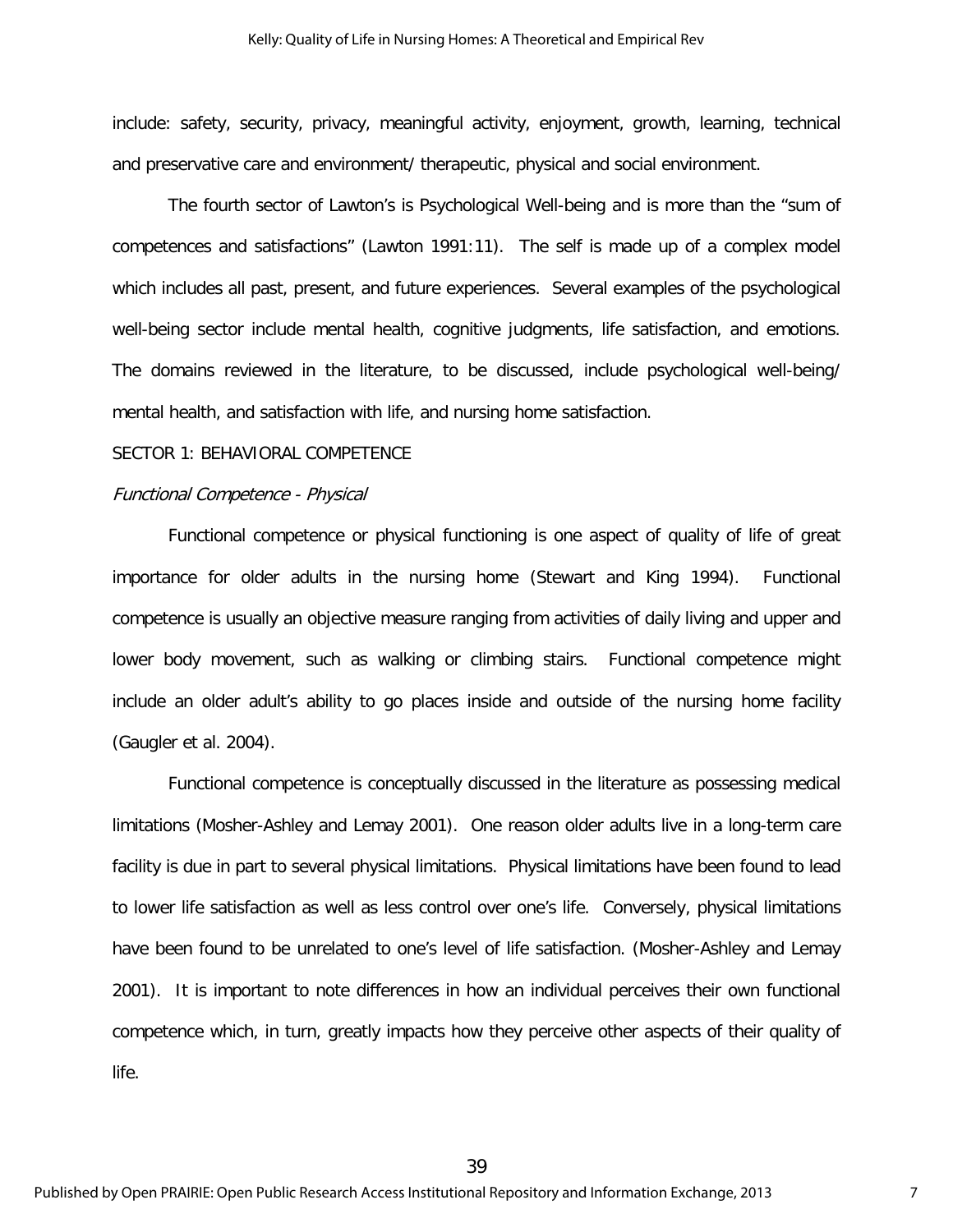Kane et al. (2000:10) discussed functional competence of nursing home residents as defined in the following way: "Within the limits of their physical and cognitive abilities, residents are as independent as they wish to be." This definition of functional competence allows the resident to be the point of reference rather than just a subjective or objective measure of the researcher. Functional competence as a domain of quality of life in regard to the research of Kane and colleagues (2000), allows the resident to determine of their status allowing for the individual perception. The concept of functional competence is similar to but not the same as one's functional abilities (Kane et al. 2000).

Challiner and colleagues (1995) examined dependence as a functional competence concept of quality of life. This research used a life history approach beginning with interviews and followed up with structured questionnaires to examine functional competence, specifically dependence (Challiner et al. 1995). Using this mixed-method approach of biographic data collection to gather the life history of residents and using structured questionnaires, Challinger and authors (1995) may have facilitated a more critical response from the participants. Specifically, dependence and independence of residents was measured using the Barthel index score to assess dependence on activities of daily living (Mahoney and Barthel 1965). Morale was measured using Lawton's (1972) dimensions of morale index. The findings suggested quality of life is good if a resident has high morale and high independence with their activities of daily living (ADLs) (Challiner et al. 1995).

#### Functional Competence - Cognitive

Functional competence regarding cognitive status or one's abilities is often conceptually defined as cognition (Lawton 1993). Cognition or a person's ability to think and reason on many levels is often measured by the Mini-Mental State Examination (Folsgtein, Folstein, and McHugh 1975). About one-half of the nursing home population has a dementia related illness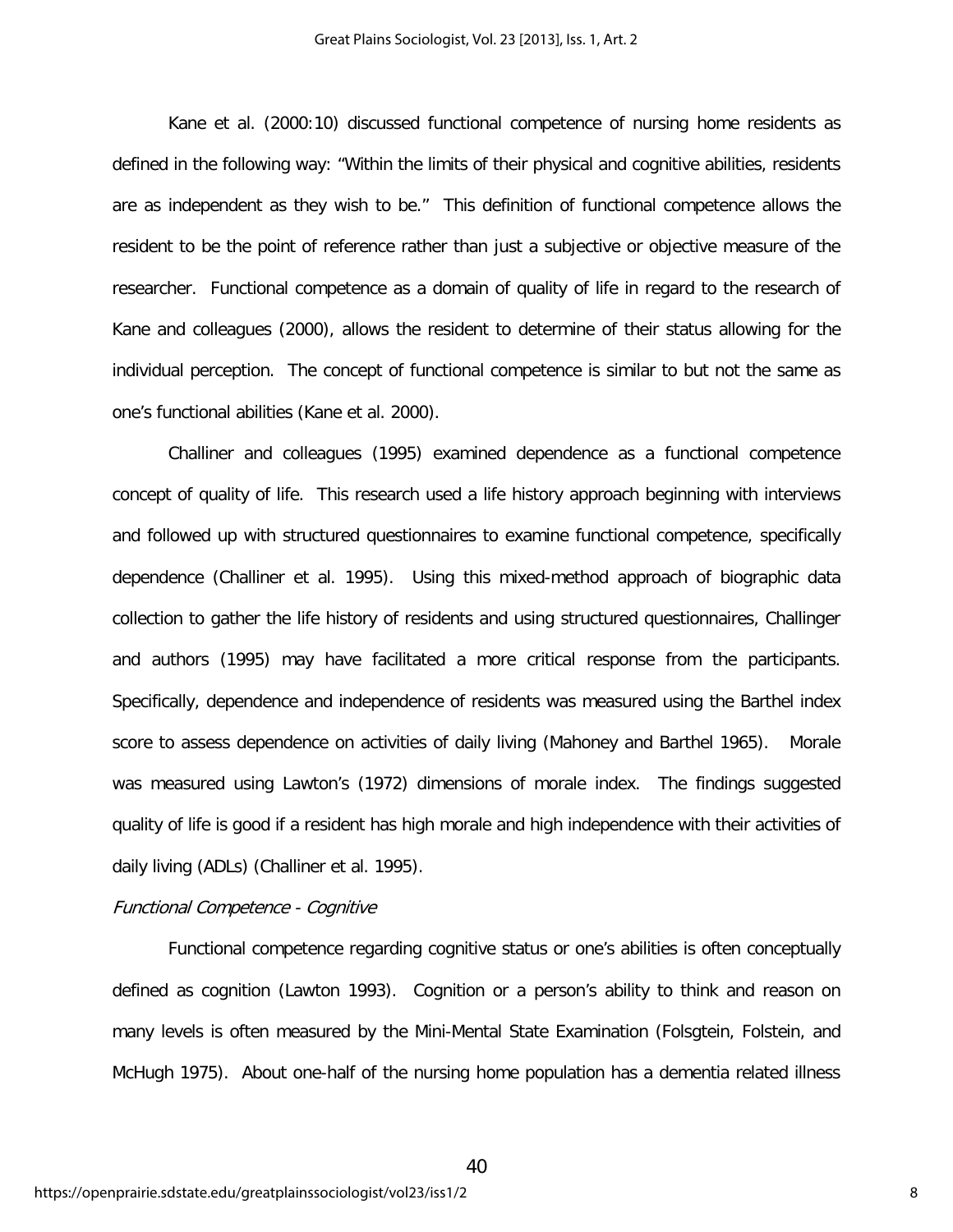#### Kelly: Quality of Life in Nursing Homes: A Theoretical and Empirical Rev

(Markeson 2003). Therefore, it is important to include these residents and their families in research because they make up a large proportion of nursing home residents. However, much of the research literature does not have residents included in the study with cognitive limitations (Aller et al. 1995; Iwasiw, Goldenber, Bol, and MacMaste 2003; Peak 2000). Many issues prohibit cognitively impaired residents and their families to be included in research studies. A possibility for why people with dementia are not included is vulnerability issues. Getting adequate informed consent forms to satisfy Institutional Review Boards (IRB) might be difficult with persons who have difficulty fully understanding the research and consent process.

Even with these reasons discussed, there are a few research studies that have included people with dementia in their samples (Kane et al. 2000; Ready, Ott, Grace, and Fernandez 2002). Researchers often use proxies (i.e., a substitute or representative) with elderly populations, specifically in nursing homes due to cognitive impairment. A proxy for elders living in nursing homes is often close family or staff member(s) of the nursing home facility (Totten 2004). Kane (2001) included persons with dementia in the study of quality of life from the original data set with the presented study. Data was collected from residents even if an impairment of cognitive functioning occurred during the interview process. Response categories for identified dementia-related residents were dichotomous rather than the Likert scales were used with the rest of the sample.

#### Physical Comfort and Health

Stewart and King (1994) and Kane (2001) discussed physical comfort as a domain of quality of life. These researchers conceptually define the domain "pain in general" or to have "specific pain". Physical comfort, therefore, can range depending on the severity of the discomfort. Specific pain could include back pain or chronic leg pain, for example. The severity or intensity can vary and the extent, duration, and frequency of the pain may or may not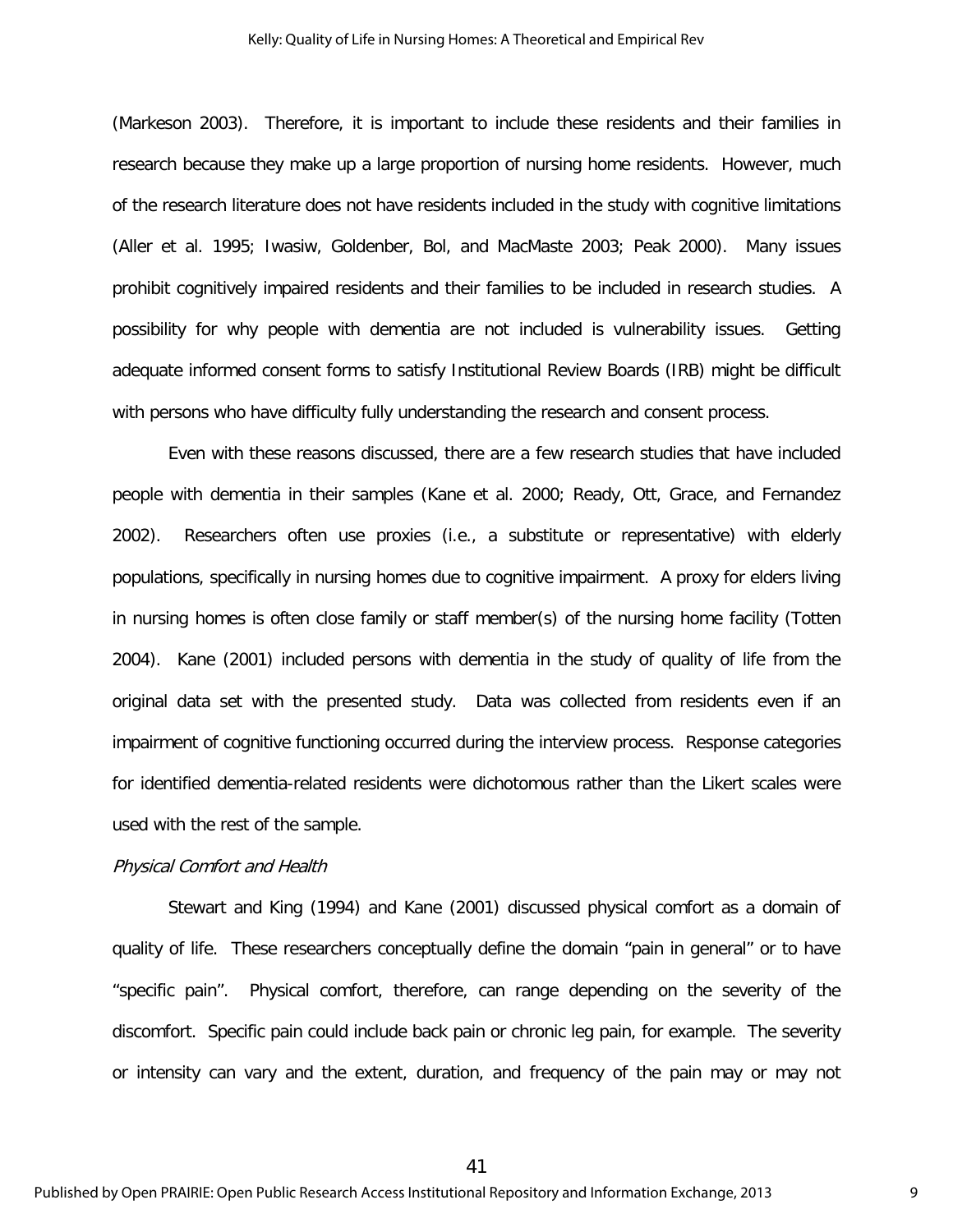interfere with one's daily activities potentially resulting in a change of one's quality of life within this domain.

Health is a related but different domain of quality of life from physical comfort (Stewart and King 1994). Health or perceived health can include current health, future health, past health, or one's resistance to illness. This domain has been assessed by asking an older adult (i.e., individual perception) if they are satisfied with their level of health or more objectively their health may be observably rated or with the use of medical records (Stewart and King 1994). Therefore, the concept of health has been measured both objectively and subjectively.

# Caring for Self and Helping Others

Two domains of quality of life which have inductively emerged from qualitative study includes caring for oneself and helping others (Aller and Coeling 1995). Orem's Theory of Selfcare was relevant to Aller and Coeling's (1995) research findings concerning "self help," which is a concept they used to define the meaning of quality of life from the resident's perspective. Aller and Coeling (1995) discussed how Orem's theory of self-care explained "self-help" as being an important aspect of resident quality of life. However, Aller and Coeling did not go beyond mentioning the theory. By doing so, the reader cannot interpret conclusive connections with how the researchers felt Orem's theory was applicable to their findings or to quality of life of the resident in a nursing home.

#### SECTOR 2: PERCEIVED QUALITY OF LIFE

#### Role of Individual Perceptions

Debate surfaces as to whether quality of life is the same for one person as it is for another (Bubolz and Sontag 1993; Cohn and Sugar 1991; Lawton 1991). Within a family, members can have differing perceptions based on individual experiences and one's point-ofview (Bubolz and Songtag 1993; Cohn and Sugar 1991). The individual's perception is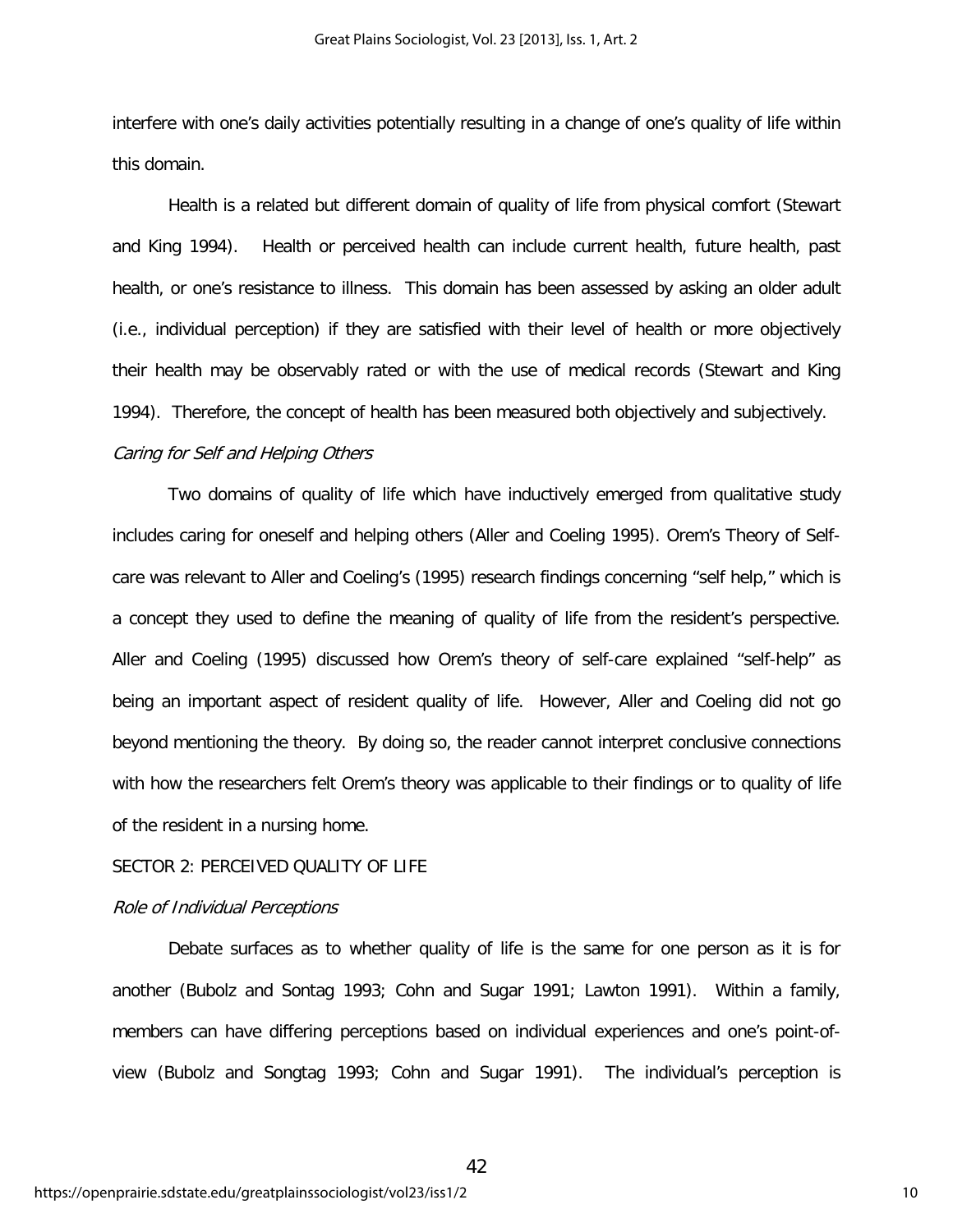important and influential through social interaction within a family and society. Therefore, a discussion of how an individual or the "self" perceives aging and quality of life is important before moving forward with multiple perceptions.

George Herbert Mead (1934) discussed the social self as being influenced by others around oneself and within oneself. He stated, "self is constituted not only by an organization of these particular individual attitudes of others, but also by an organization of the social attitudes of the generalized other or the social group as a whole to which he belongs" (Mead 1934:158). When understanding family level perceptions, an examination of the individual, a person who is part of the family "organization" is also necessary to consider. Families are constructed of individuals bringing more than one perception to a phenomenon, incorporating two, three, or more family members depending on how many are a part of the family unit.

Approaches to examining perceptions vary and several researchers utilized qualitative methods when, for example, examining domains of autonomy, control, and the internal self as aspects of quality of life (Aller and Coeling 1995; Bowers 1988; Friedemann et al. 1997; Iwasiw et al. 2003; Peak 2000). This is a consistent mode of inquiry for the interpretive science perspective (Brown and Paolucci 1979). Qualitative research provides for the researcher(s) opportunity to build rapport with participants, whereas with quantitative research methodologies building rapport is more difficult and usually does not occur due to the structure or nature of the data collection methods. Qualitative approaches often involve small samples of participants who are interviewed, observed, or "visited" in their own environment (Copeland and White 1991) as is often done with residents of a nursing home. The engagement of researcher and participant can build trust, unfolding a wealth of personal information about the phenomenon, and reveal personal meanings regarding one's quality of life which may have not been understood otherwise.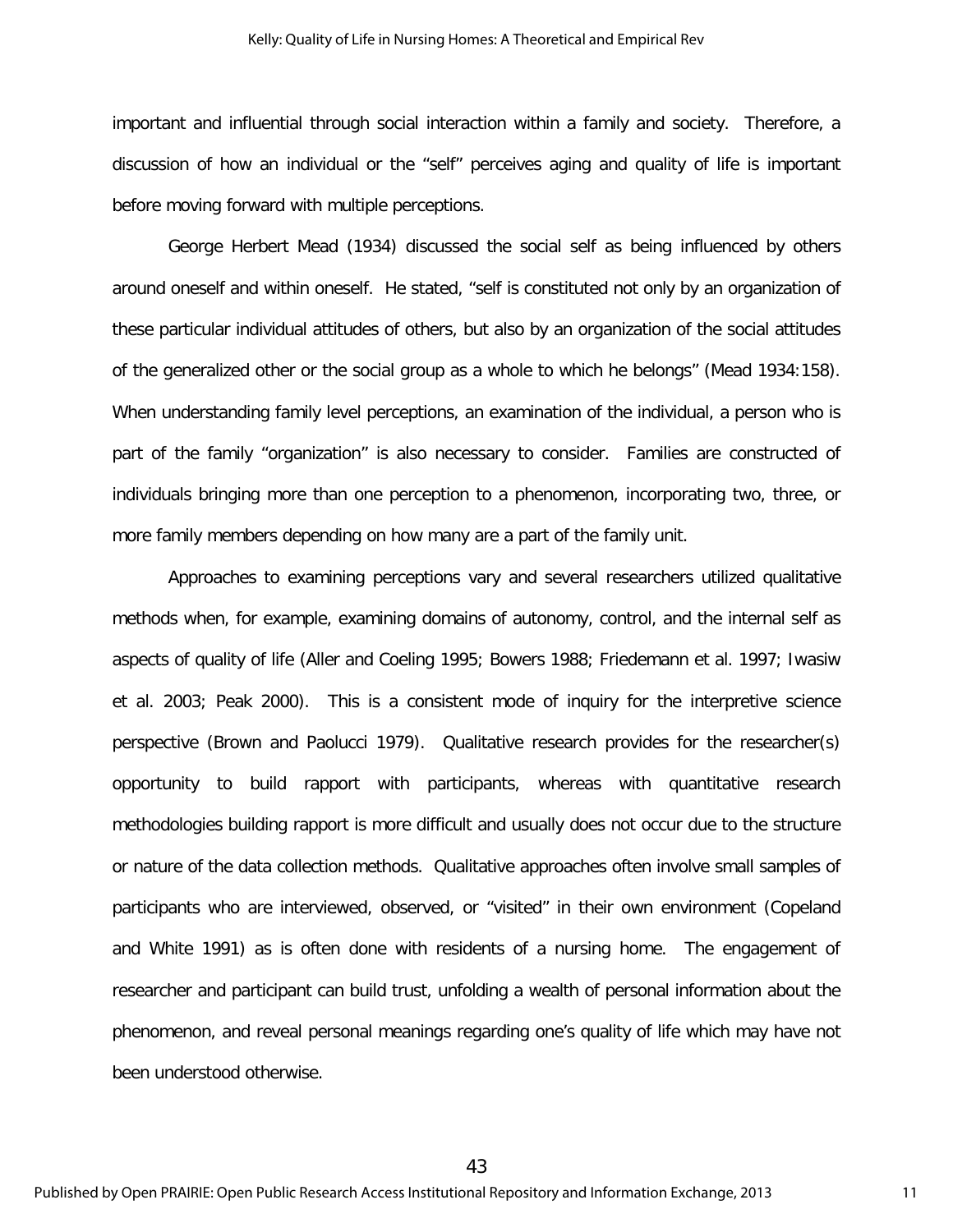Minimal empirical research has examined how an older adult resident living in a nursing home perceived their own quality of life (Cohn and Sugar 1991). However, many studies have identified factors of self-perceptions impacting outcomes on health in old age (Deeg and Kriegsman 2003; Ginac, Cott and Badley 2000; Hong, Zarit and Malberg 2004; Levy, Slade and Kasl 2002). Levy et al. (2002) longitudinally examined six waves of data collection to understand how 433 participants viewed their own health. Specifically, the research found positive self-perception of one's aging benefits their functional health in old age (Levey et al. 2002). This suggested an individual's own perceptions of self can be both positive and negative as they age. This adds complexity for understanding multiple perspectives because individuals in a family system may likely perceive aging and aspects of aging quite differently than those of their family members.

#### Autonomy, Control, and Internal Self

Conceptually, autonomy has been defined in many ways including authenticity, independence, informed consent, and self-rule (Kane 1991). The concept of autonomy is heavily embedded in philosophy and means decision making is made at the direction of one's self (Kane 1991) However, as Collopy (1988:316) pointed out, self-rule can be further elaborated or paraphrased into "a whole family of value-laden ideas, including individual liberty, privacy, free choice, self-governance, self-regulation, and moral independence."

Autonomy is an important aspect of quality of life due to the fact that throughout their lives, people want to have the capacity to make decisions or have a sense of control over what they are doing and the decisions they make (Boyle 2004; Cohn and Sugar 1991; Stewart and King 1994). Maintaining a sense of personal responsibility and having personal choices and values is important during our life span and is important during later life as well (Boyle 2004). The need for personal control with older adults is associated with many losses, such as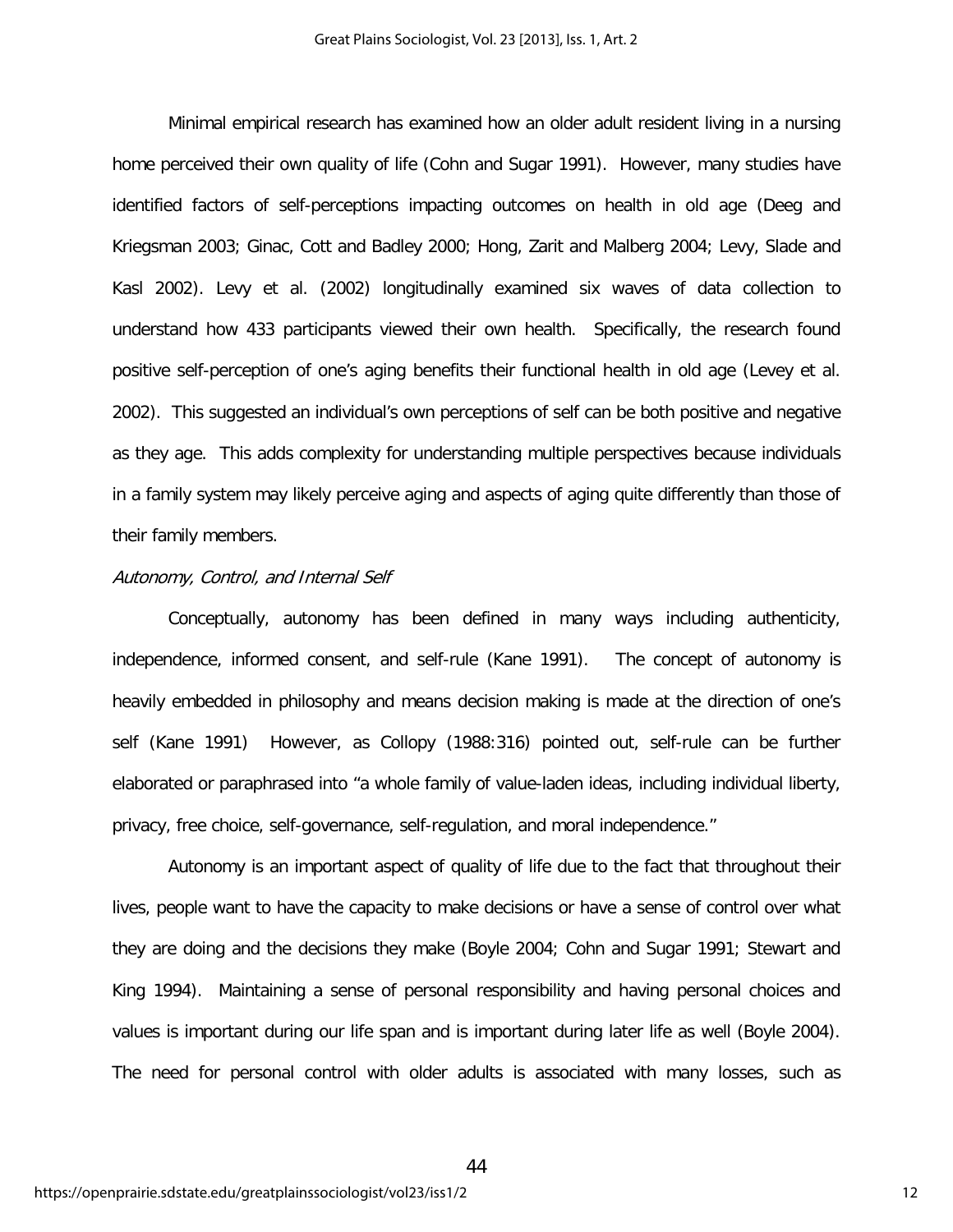independence (as opposed to an increase in dependence) or loss of the mind (Lachman, Ziff and Spiro 1994).

Several researchers have examined autonomy as an aspect of quality of life (Boyle 2004; Kane 2001; Kane 1991; Kane et al. 2000; Guse et al. 1999; Stewart and King 1994). The measure of autonomy (i.e., personal choice) and individuality was used in Kane (2001), Guse et al., (1999), and Cohn and Sugar (1991). In Kane's (2001) discussion of her research, as well as in the work of many other researchers (Hofland 1988, 1990; Seligman, 1976), autonomy is important to an elder's quality of life. Kane (1991, 2001), Guse and colleagues (1999) and Cohn and Sugar (1991) suggest encouraging residents to utilize personal choices in their daily lives and maintaining individuality as a resident in a nursing home setting are important to an elder's quality of life. Specifically, Kane (2001:298) stated there are important contributions of "…this property of autonomy to the well-being, mental health, and even physical health of cognitively intact older people."

Maintaining identity or a sense of personhood is another concept within the domain of autonomy (Iwasiw et al. 2003). Iwasiw and colleagues found listening to residents and their family members helped the staff (e.g., nurses) identify information to improve resident quality of life by promoting individualism. The findings of this research (Iswasiw et al. 2003), and other research (Cohn and Sugar 1991; Duncan-Myers and Heubner 2000; Ratz et al. 1999) support that residents need to be treated with respect and this can be achieved by getting to know the resident as a person. Iwasiw et al. (2003) further discussed enhancement or improvement of quality of life in nursing homes can be achieved by providing individualized care, acknowledging personal histories, values, and preferences of the resident. Therefore, quality of life in the nursing home is about identifying personhood within each resident.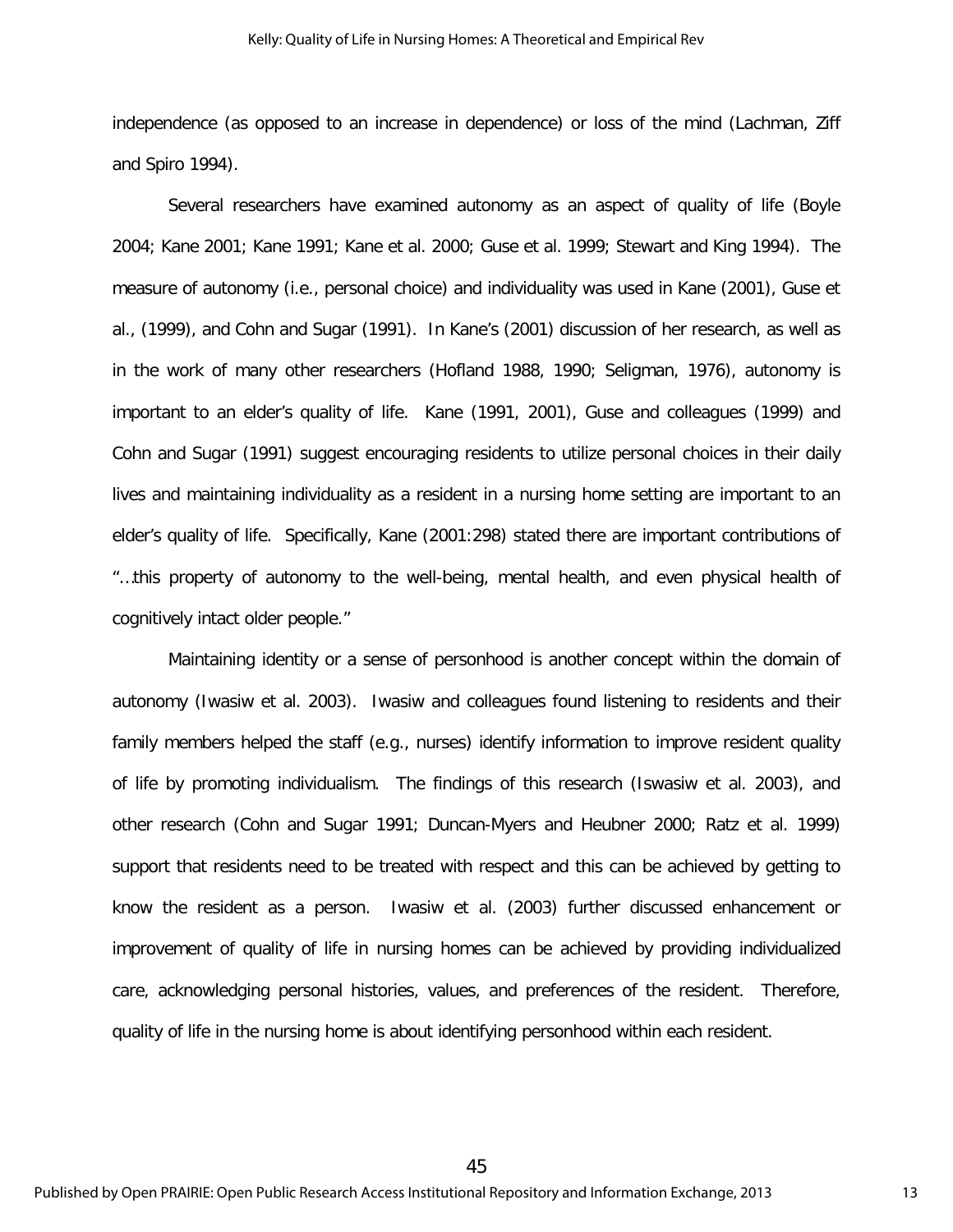Autonomy was examined in a study by independence and dependence of 286 older adults examining their ability to adapt to chronic illness (Gignac et al. 2000). Gignac and colleagues defined autonomy by a common definition used in research which is the ability to make decisions for oneself, to have personal choices and values (Boyle 2004). Older adults' perceptions of autonomy including independence, dependence, helplessness, emotional reactivity and coping efficacy were measured and outcomes found varied. The loss of independence and feelings of the development of dependence were highly correlated with one another. These findings suggest the amount of independence or feelings of dependence one perceives affects an elder's perceptions of coping efficacy and feelings of helplessness.

Cohn and Sugar (1991) examined patterns of perceptions between family and residents in accordance with quality of life. Five out of eleven decision-making items used in this study used to measure autonomy, identified similarities between residents and family. Residents reported issues of autonomy important to their quality of life included access to a telephone, a place to be alone, transportation availability, choice of roommates, and having keepsakes nearby. Family members agreed with residents on four of five issues, (though not in the same rank order) with the exception of choice in food replaced transportation as being important to quality of life in regard to making autonomous decisions. These findings suggested dimensions of autonomy were operationally measured in the study but differed by population (Cohn and Sugar 1991).

#### Communication, Relationships, Family Connectedness

Communication, relationships, and social networks were identified and related quality of life domains. Each domain has been found to be significantly related due to the interactions between an older adult and family members within the conceptual definitions and dimensions.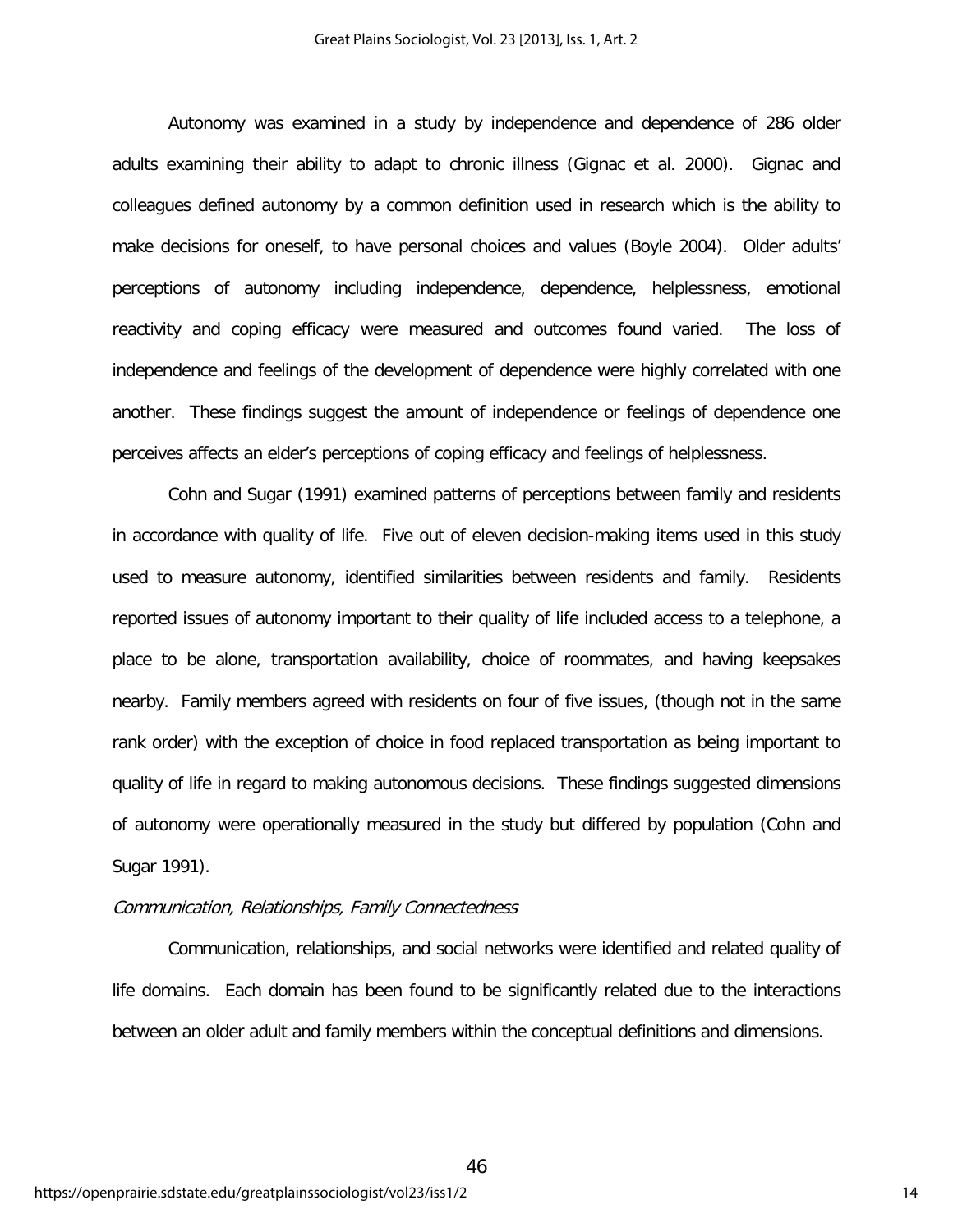Communication can be conceptually defined as the verbal and nonverbal interactions between two or more people (Cohn and Sugar 1991). Communication has also been defined conceptually as the ability to communicate with others (Aller and Coeling 1995). Relationships with various people, including family and friends, was found in the literature as an important domain of quality of life. Kane et al. (2000:10) conceptually defined relationships with nursing home residents as, "residents engag[ing] in meaningful person-to-person social interchange with other residents, staff, and/or family and friends outside the facility."

Family connectedness was another distinct concept of relationships and was defined as those families who maintained an emotional bond with the resident, as well as provided regular updates concerning family events (Friedemann et al. 1997). A number of studies (Aller and Coeling 1995; Cohn and Sugar 1991; Friedemann et al. 1997) examined comparable domains of quality of life because the concepts have similar definitions.

Residents and family members had similar perceptions in regards to the importance of quality of life within the social-emotional environment, specifically to the role of relationships with relatives (Cohn and Sugar 1991). Respondents were asked to rate the importance of relationships with relatives, friends outside the facility, friends inside the facility, and facility staff. Both groups of respondents, family members and residents, reported relationships with relatives to be a critical aspect to their quality of life. More than 50 percent of the resident respondents felt their relationships with all relatives, friends inside and outside of the facility, and staff were all important to quality of life (Cohn and Sugar 1991).

#### Less Frequently Discussed Quality of Life Domains

Much less research has examined and explored additional quality of life domains including: 1) Spiritual well-being; 2) Dignity; 3) Decision-making; 4) Emotional reactions; 5) Reflecting; 6) Self-esteem; and 7) Sexual satisfaction.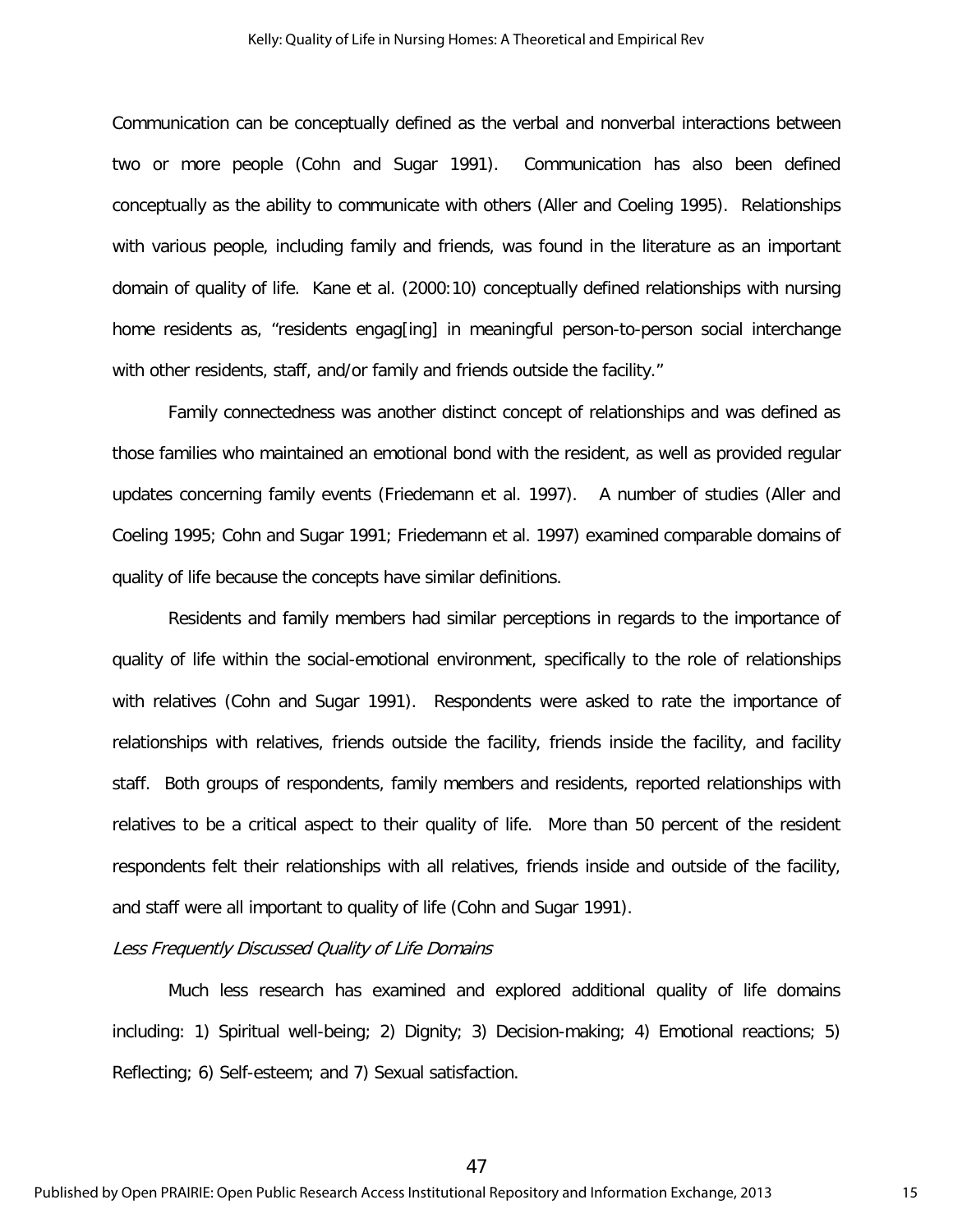# Spiritual Well-Being and Dignity

Spiritual well-being and dignity as domains of quality of life have had very little attention given to them. However, both of these domains have been found to be important domains of quality of life to nursing home residents (Kane 2000, 2001, 2003). Conceptually, spiritual wellbeing is defined as whether or not the "resident's needs and concerns for religion, prayer, mediation, spirituality, and moral values are met" (Kane 2000:10). Dignity is conceptually defined as the level to which "residents perceive their dignity is intact and respected, and they do not feel belittled, de-valued, or humiliated" (Kane 2000:10).

# Decision-Making, Emotional Reactions, and Reflecting

Similar to the domains of spiritual well-being and dignity, decision-making, reactions, and personal reflections have had very little research and attention given to them (Iwasiw et al. 2003). Through an exploratory and inductive study, decision-making in regards to moving into the nursing home, emotional reactions to the nursing home, and personal reflection emerged from the data (Iwasiw et al 2003). However, these three domains of quality of life have yet to be empirically measured.

# Self-Esteem and Sexuality

Two more domains of quality of life found in the literature have limited research are self-esteem and sexuality (Stewart and King 2003). Self-esteem is conceptually defined as one's general esteem, physical esteem (e.g., appearance and competence), social self-esteem, and one's intellectual self-esteem. Dimensions of this domain can include satisfaction with self or the agreement of statements about one's self. The sexuality domain of quality of life is conceptually defined as both sexual functioning and intimacy (Stewart and King 2003). Both self-esteem and sexual satisfaction do not have validated empirical measures.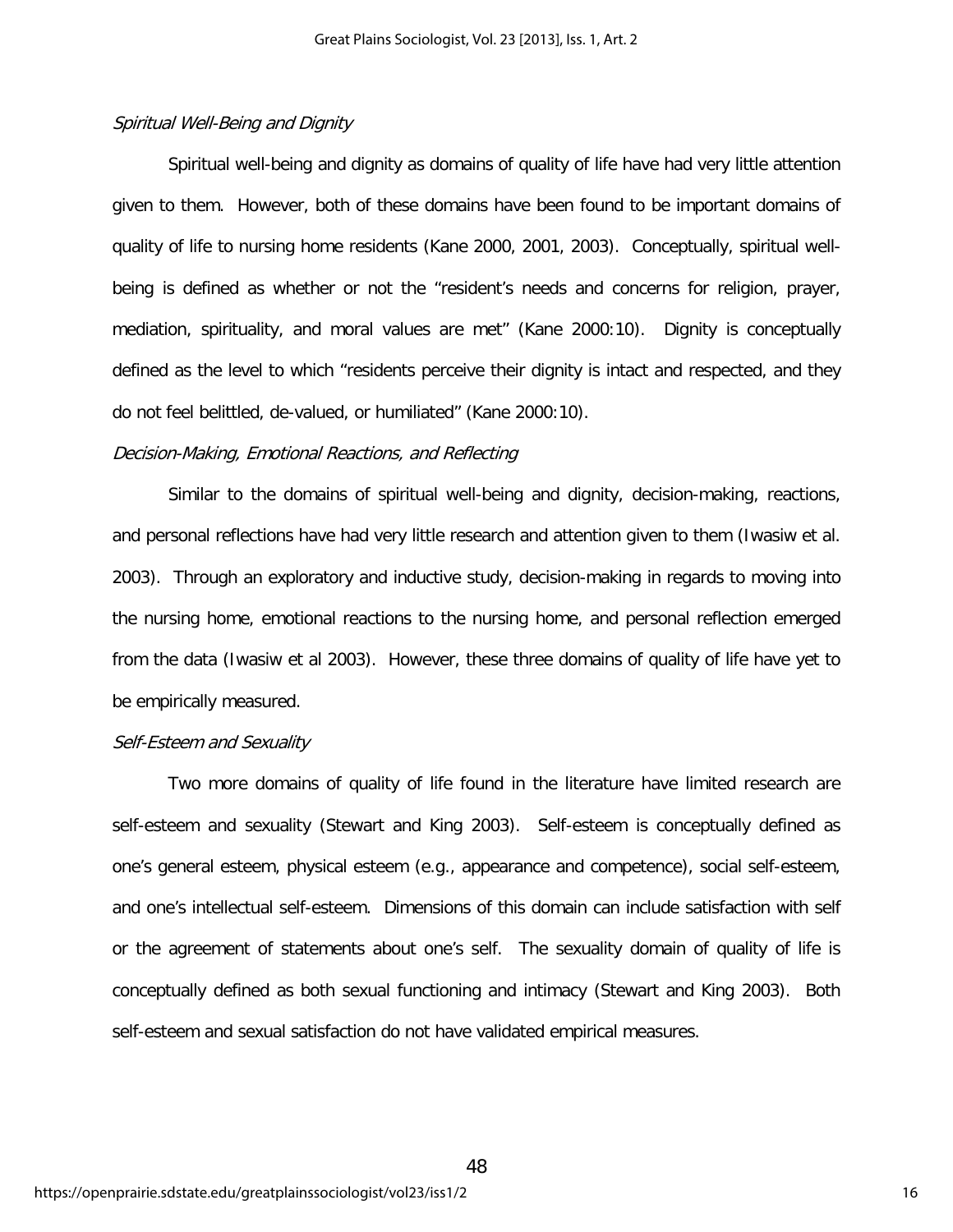# SECTOR 3: OBJECTIVE ENVIRONMENT

#### Meaningful Activity and Enjoyment

Meaningful activity is an important aspect of quality of life (Kane 2000; McKee et al. 2002). Meaningful activity can be found in the literature with varying conceptual definitions, such as pleasant events (McKee et al. 2002), involvement in activities, (Tornatore and Grant 2004), or the actual language of meaningful activity (Kane 2000). Conceptually defined, meaningful activity is the perception that life is complete with meaning and interesting things which one sees or experiences (Kane 2000).

When an older adult moves to the nursing home, meaningful activities do not necessarily cease (Kivnik 1993; McKee et al. 2002; Ryan and Scullion 2000). The nature of an elder's activity level and roles before the move to a nursing home will affect their activity level after the move as well. For example, a resident who actively engages in activities around them might continue to do so, or if they are more of a spectator, they may choose to maintain that role in their day-to-day activities (Kane 2000). According to Kane (2000:297), "still others, such as Kivnik (1993) has demonstrated, can make meaningful contributions to their families, the nursing homes, or the community at large despite their physical dependency on care."

Meaningful activity is measured in various ways. McKee et al. (2002) assessed meaningful activity based on a 53-item inventory called the Pleasant Events Schedule – Alzheimer Disease (PES-AD). This scale, designed by Teri and Logsdon (1991), was designed to help family caregivers identify activities appropriate and enjoyable for those older persons with Alzheimer's disease. McKee et al. (2002) altered the inventory and streamlined it to 39 items which were then rated four times. The ratings included: "whether or not the 'opportunity' for the activity to take place occurred; secondly, the 'frequency' with which it occurred during the last month (none/few/often); and thirdly, whether or not the activity had been 'enjoyed in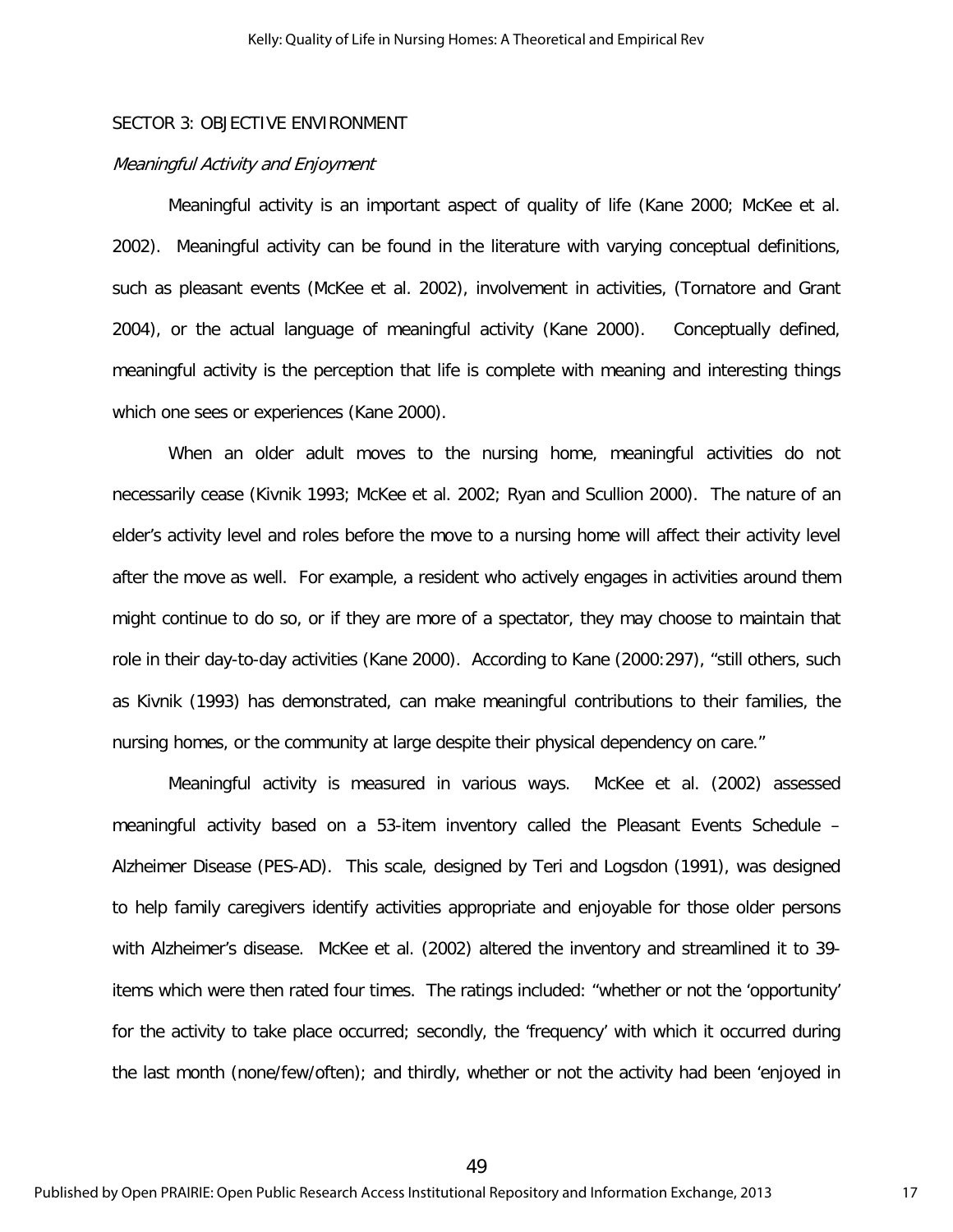the past' by the cared person; fourthly, whether or not the activity was 'enjoyed now' by the cared persons" (p. 741). The researchers found use of the PES-AD was a reliable measure for examining quality of life within the domain of meaningful activity.

# Safety, Security, and Privacy

Safety, security, and privacy are three domains found in the quality of life literature with little attention, but are domains of quality of life important to nursing home residents (Kane et al. 2000; Kane 2001; Lawton 1991). Kane et al. (2000) defines safety and security in the following way: "Residents feel secure and confident about their personal safety, ability to move about freely, the security of their possessions and the good intentions of staff. They know and understand the rules, expectations, and routines of the facility" (p. 10). Privacy is conceptually defined as: "Residents have bodily privacy, can keep personal information confidential, can be alone as desired, and can be with others in private" (p. 10).

# Technical and Preservative Care

Bowers (1994) suggests the caregiving typology of technical and preservative care is a way to understand quality of life because of the connection to quality of care from the resident's family perceptions and from staff. Conceptually, the caregiving typology of care was used to study quality of life. An attribute to this domain is a constructed concept and measure. However, it has yet to be validated for its present use. The study focused on family perceptions, consequently finding family members consider most tasks the nursing home's responsibility. Also suggested, is that family members do feel responsible to act as a manager by monitoring and evaluating their family member's quality of care. Family members feel it is their duty to teach individualized resident care to staff in order to obtain high quality of care and promote the resident's "self". Using a measure, such as the caregiving typology, assumes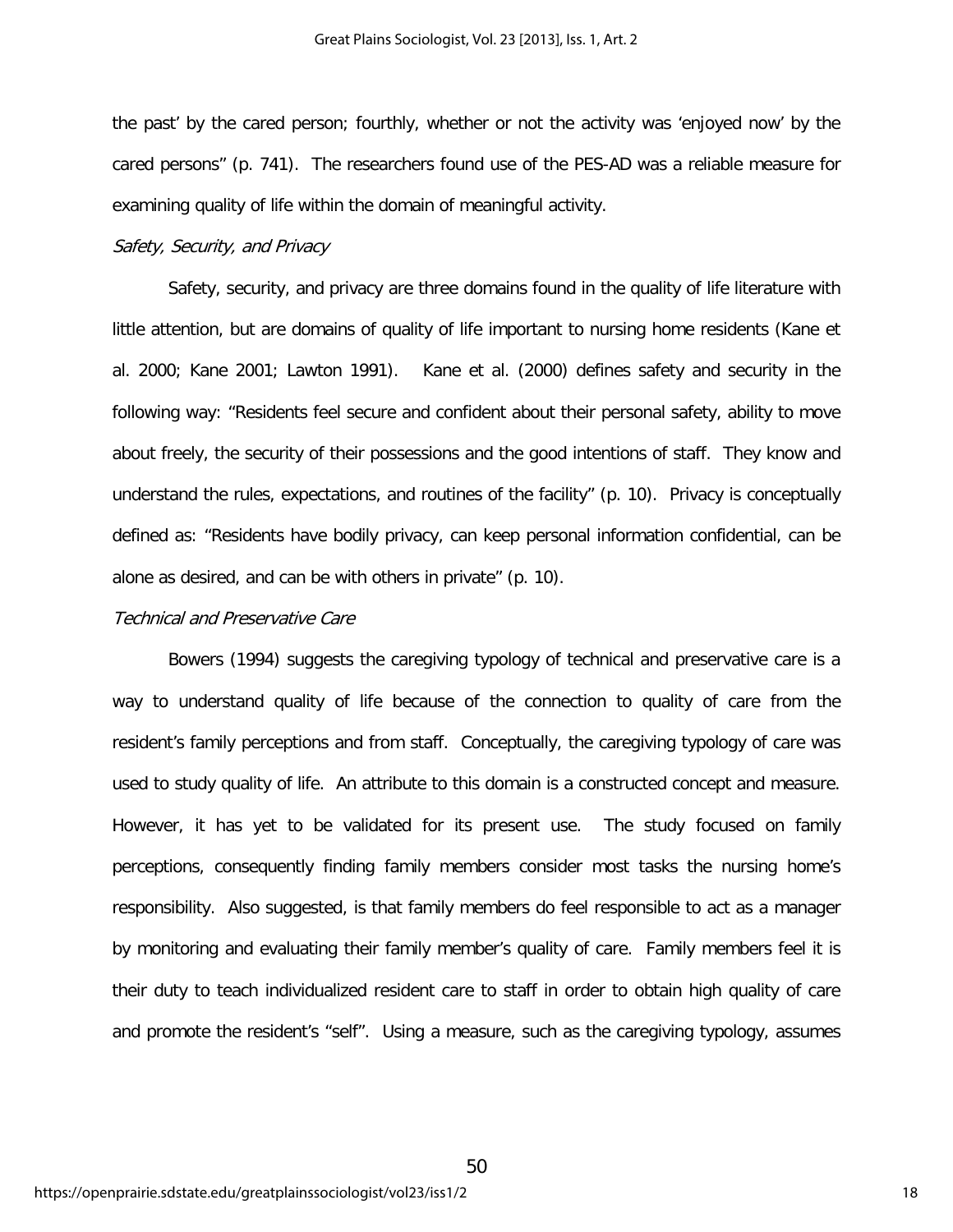quality of care is an adequate measure of quality of life. This approach combines two different concepts, quality of life and quality of care for nursing home residents (Bowers 1994).

#### Growth and Learning

Growth and learning are two domains which emerged from Friedmann, Montgomery, Maiberger and Smith's (1997) inductive research on quality of life. These domains suggest that if residents can continue to learn and grow while living in the facility, their quality of life is maintained (Friedmann, et al. 1997). Both of these domains have yet to be empirically studied and there are no validated measures found.

### Environment: Therapeutic, Physical and Social

Guse and Masesar (1999) found that being able to enjoy nature, being outside, and the ability to help others (Guse and Masesar 1999:536) contributed to having higher quality of life from the resident's point of view. Cohn and Sugars' (1991) research also focused on individual perspectives of residents and their family members' views on quality of life specifically within the nursing home environment. Differences in perceptions of the physical and social environment were found between the residents and the family members. A possible explanation for these may stem from variation between a resident's role in the nursing home environment and the role of family member(s) living in another environment outside of the nursing home. Resident and family perceptions were quite positive and similar for overall perceptions of quality of life. However, greater variations were found in specific content areas of quality of life. Participants were asked the question, "Do residents feel they have good quality of life?" The majority of respondents (73 %), including the resident, agreed their life in the institution was "contented, comfortable, and meaningful" (Cohn and Sugar, 1991: 36). In response with the content domain of care, residents focused primarily on activities contributing to their quality of life, followed by basic needs, and then professional care next. Researchers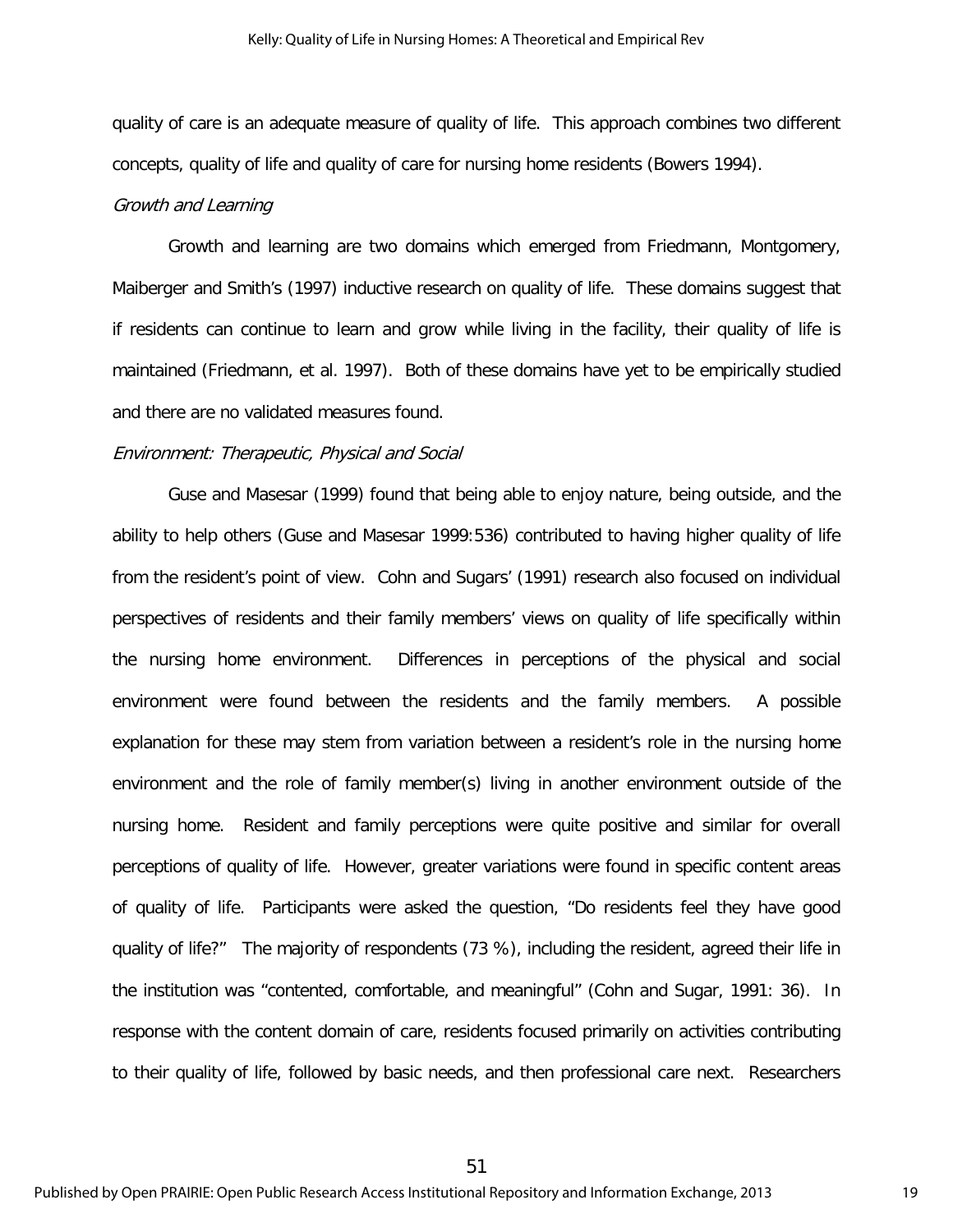found the majority of residents felt physical problems were "not at all" an important part of their quality of life. Family members, however, held the perception that physical problems are an important aspect of quality of life for residents in a nursing home (Cohn and Sugar 1991).

# SECTOR 4: PSYCHOLOGICAL WELL-BEING

#### Psychological Well-Being

Psychological well-being is the remaining quality of life outcome to be understood. Psychological well-being is typically another subjective measure of well-being of one's life within the research (Hickey and Bourgeois 2000). Included in this concept can be depression, anxiety, anger or irritability, loneliness, and stress (Gaugler et al. 2004; Hickey and Bourgeois 2000; Sterwart and King 1994). Psychological well-being can also include an older adult's interest in life or an assessment of their overall outlook on life (Stewart and King 1994). Psychological well-being can encompass aspects of mental health and social well-being and is sometimes discussed as simply "well-being" in the literature (Gaugler et al. 2004).

Researchers have found psychological well-being of nursing home residents significant and an important domain of quality of life in nursing homes (Gaugler et al. 2004). Several researchers have discussed the importance of understanding depression or psychological wellbeing and its relationship to quality of life. Gaugler and colleagues (2004:773) stated, "social relationships and interactions also appear to be integral to the well-being of residents; results indicate higher levels of social cohesiveness in the long-term care environment, participation in activities, and close relationships and interactions with staff and family are strongly correlated with positive mood and lower levels of depression." These findings illustrate the conceptual overlap with many domains of quality of life in one of the four sectors as they were discussed in the literature.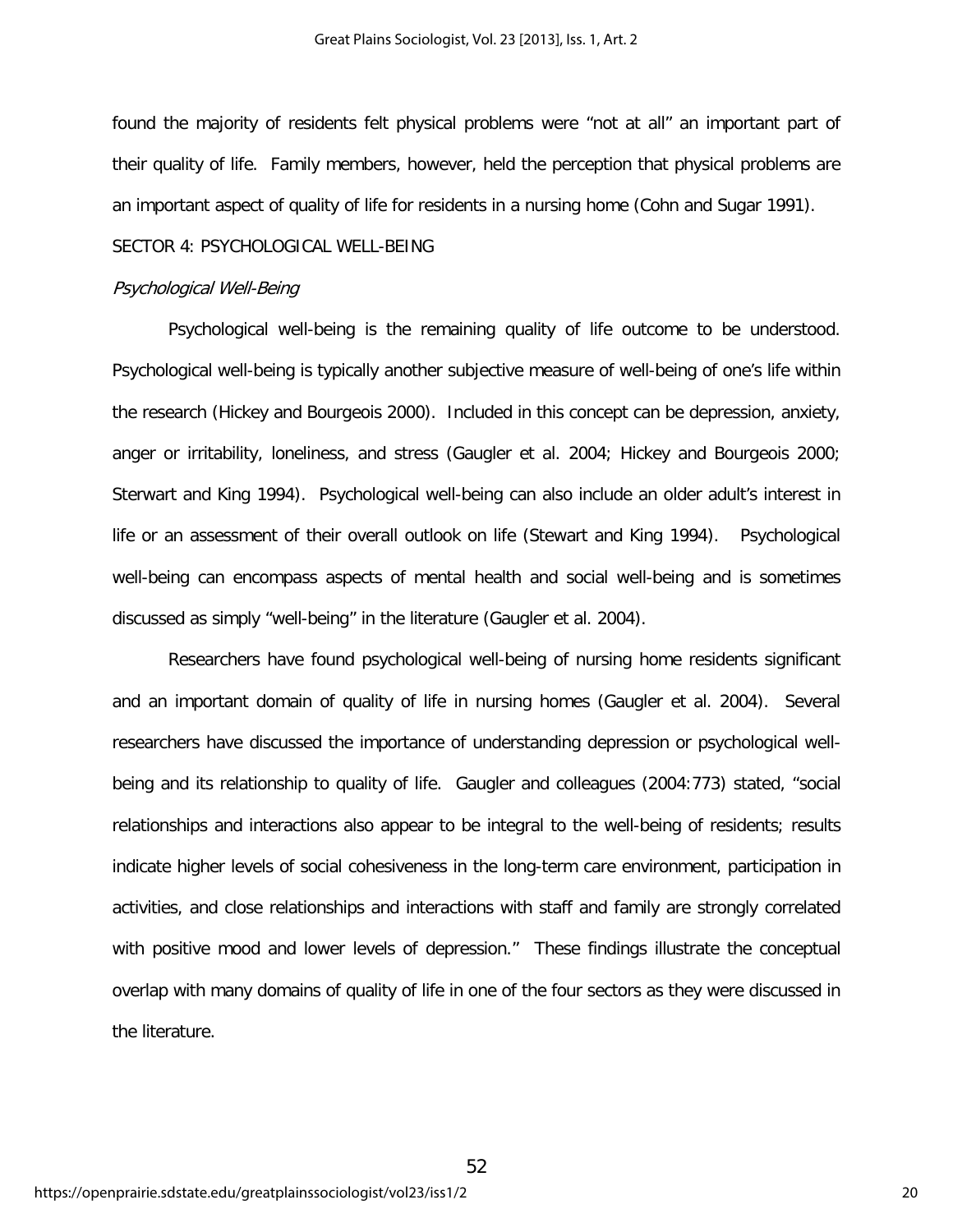Farber et al. (1991) examined depression and emotional well-being as an important measure and aspect of quality of life. Good quality of life in this research was measured by the quality of relationships between the nursing home resident and family member(s). This research specifically found significant correlation between the quality of relationship between the nursing home resident and family member impacting the resident's emotional well-being. Suggesting the *quality* of relationship rather than the frequency of interaction between a family member and resident is related to higher levels of emotional well-being. Therefore, Farber et al. (1991) suggested by examining (or measuring) the quality of family interactions rather than frequency of interactions are more important to improving resident well-being and decreasing depression.

#### Nursing Home and Life Satisfaction

Life satisfaction is another important aspect of psychological well-being as it relates to quality of life in the nursing home setting. (Moser-Ashley and Lemay 2001; Tornatore and Grant 2004). The concept of satisfaction can include current, past, or present life in the nursing home setting (Hickey and Bourgeois 2000; Snowdon 1986; Stewart and King 1994).

Farber et al. (1991) and Mosher-Ashley and Lemay (2001) examined nursing home life satisfaction and operationally measured for depression, hopelessness, and life satisfaction to assess quality of life. Social support from family and friends (e.g., help with tasks or help with finances) was examined and was found to be associated with increased life satisfaction. Another finding of this research was that life satisfaction is closely associated with an older adult's physical health. Many of the residents had age-related medical problems but did not have low life satisfaction; this suggests that life satisfaction closely related to mental/emotional health and not just physical health. The researchers (Farber et al. 1991; Mosher-Ashley and Lemay 2001) measured quality of life by assessing emotional and physical well-being with social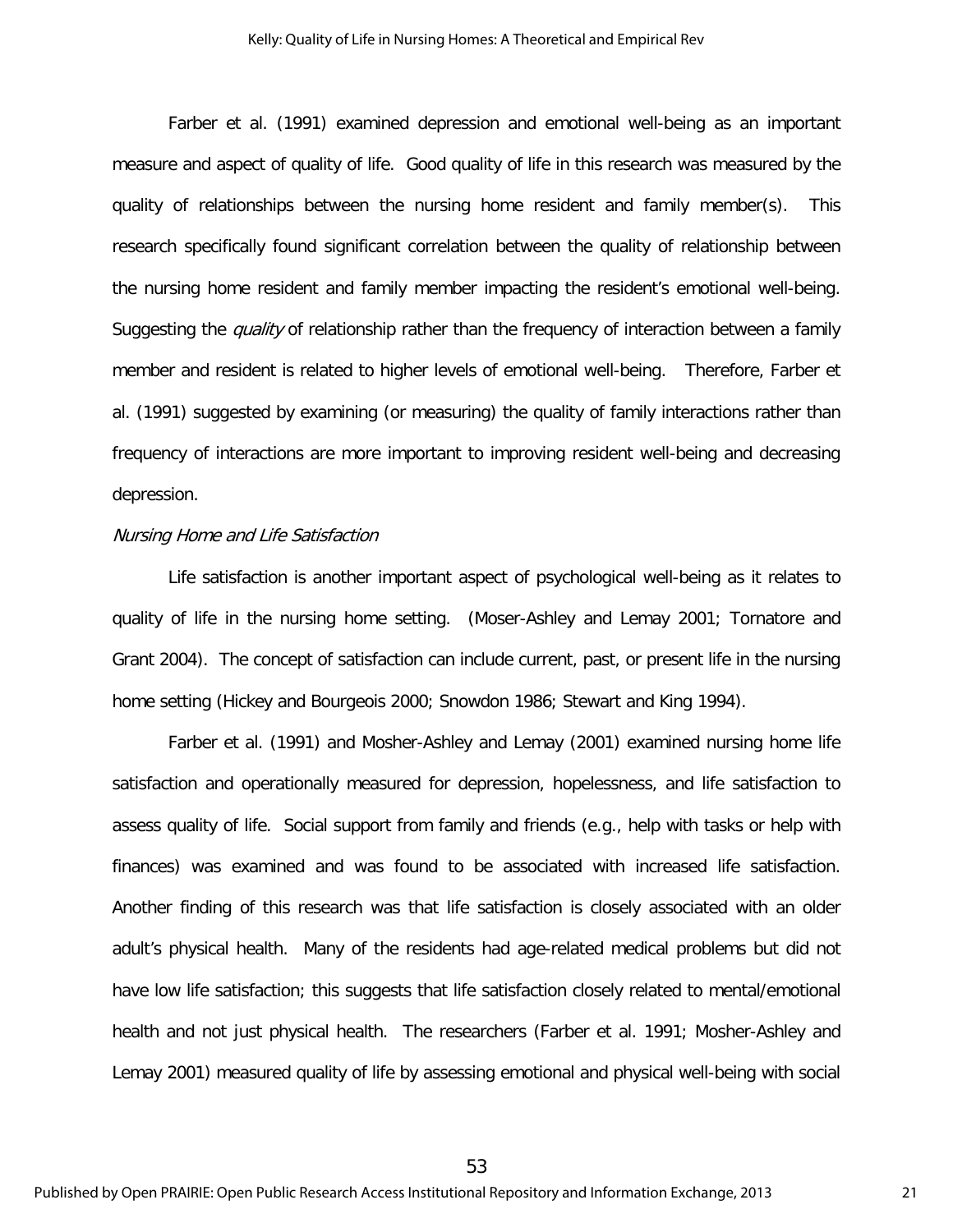support thereby bridging quality of life measures through physical health (i.e., a medical model), emotional health (i.e., a psychological model), and social support (i.e., a social model).

Nursing home satisfaction has historically been measured through the examination (or through the surveying of) of a family member rather than the resident. The Ohio Nursing Home Resident Satisfaction Survey and the Ohio Nursing Home Family Survey are among the few large scale surveys allow the resident voice to speak to their satisfaction of the nursing home (Straker, Ehrichs, Ejaz and Fox 2002; Straker and Ejaz 2001). Other long-term care and acute care settings (i.e., home healthcare) have been more progressive with asking the resident or patient about life satisfaction. However, little is known about nursing home life satisfaction from the resident and family members combined as an aspect of quality of life.

# Quality of Life Sectors and Domains are Inter-related.

Aspects of quality of life can overlap and be related (Lawton 1993). The multidimensional view of quality of life examines the domains within the four sectors to allow for interrelationships or overlap to occur. As introduced earlier, this can be a result of including the subjective nature of quality of life meanings to objectively examining the phenomenon (Lawton 1993). Lawton (1993:12) suggested, "[a] …reason for giving objective measures of person and environment a major position in quality of life is that such measures provide an anchoring point from which individual perceptions may deviate." It is this deviation in perceptions provides a range of meanings and overlap of these meanings to the literature. As a result, multiple domains and concepts have been examined for this literature review.

Mosher-Ashley and Lemay (2001) discussed how moving into a long-term care facility can be challenging to an older person's sense of autonomy, independence, and sense of control. Adjusting to staff or family members completing daily tasks for the resident can be difficult. These researchers found residents who viewed living in the facility as a "benefit" had

54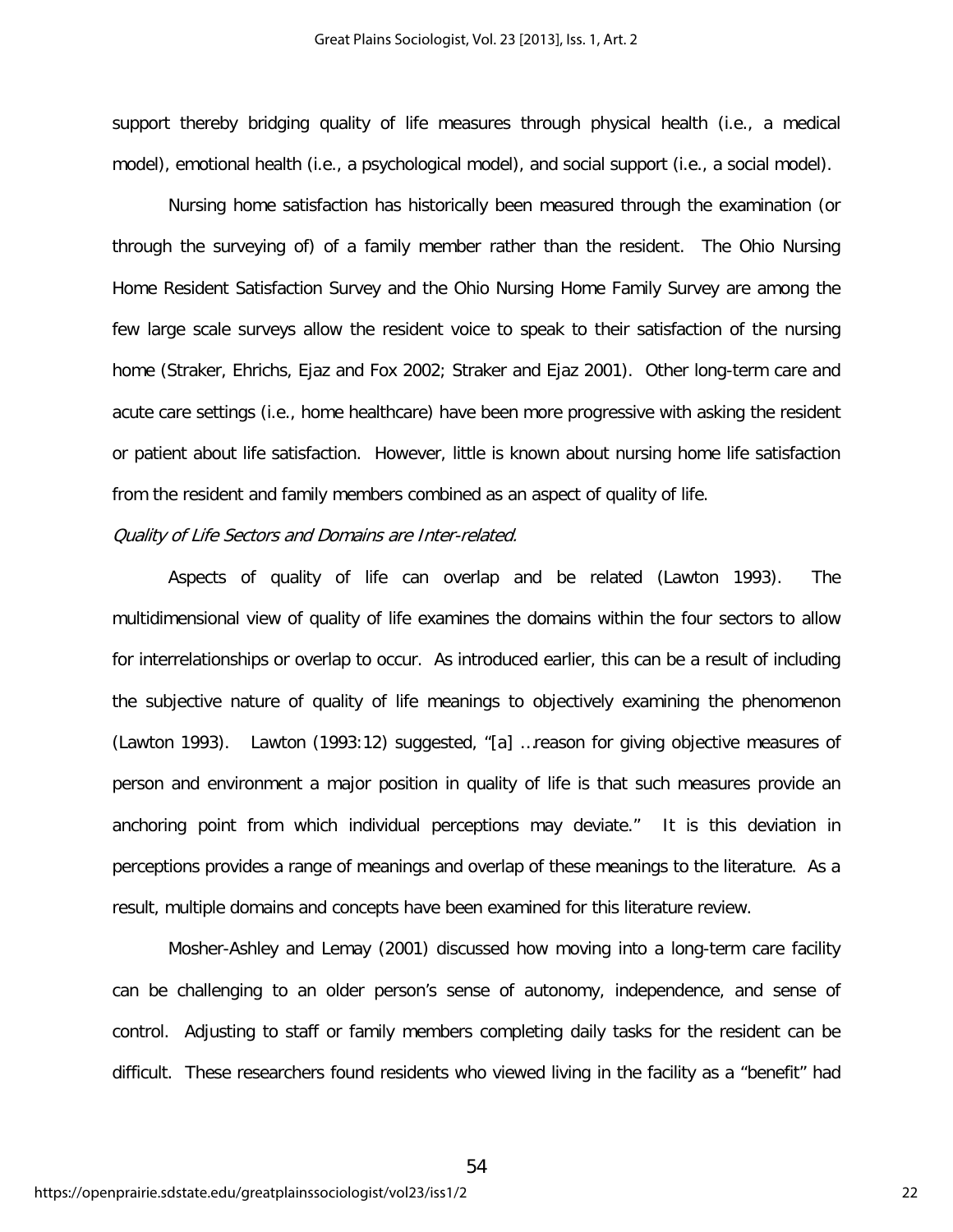high life satisfaction. Residents who felt they were forced or had to live in the long-term care facility were less satisfied with their lives (Mosher-Ashley and Lemay 2001).

Good quality of life in this research was defined as the quality of relationship between the nursing home resident and a family member (Farber et al. 1991). Significant correlations between the quality of relationship with the nursing home resident and family member with nursing home life satisfaction were found. These findings suggest improving quality of family interactions and the type of interaction, rather than frequency of interactions alone, is more influential to improving quality of life, specifically the measure of life satisfaction as an outcome of one's quality of life.

Quality of life as a more complex whole, rather than single domain inquiry was discussed in the literature with several indexes being discussed (Arling et al. 2005; Challiner et al. 1991; Farber et al. 1991; Guse, et al. 1999). Several measures were found that were used to examine quality of life in nursing homes (Challenger et al. 1991; Farber et al. 1991; Guse, et al. 1999). Guse et al. (1999) used two scales. These scales include the Rated Latitude of Choice Scale and the Quality of Institutional Life Scale. The latter of the two seems an appropriate scale for measuring quality of life for institutional elders. However, the scale is yet to be validated. Farber et al., (1991) uses quantitative relational measures, specifically the Quality of Relationships Scale.

 The Cornwell-Brown Scale for Quality of Life (2002), a validated quality of life measure, has been used to assess community dwelling of older adults with dementia. The scale includes ratings negative and positive affectivity, physical complaints, and satisfaction (Ready et al. 2002). Future research could adapt this scale to nursing home setting and include residents with dementia.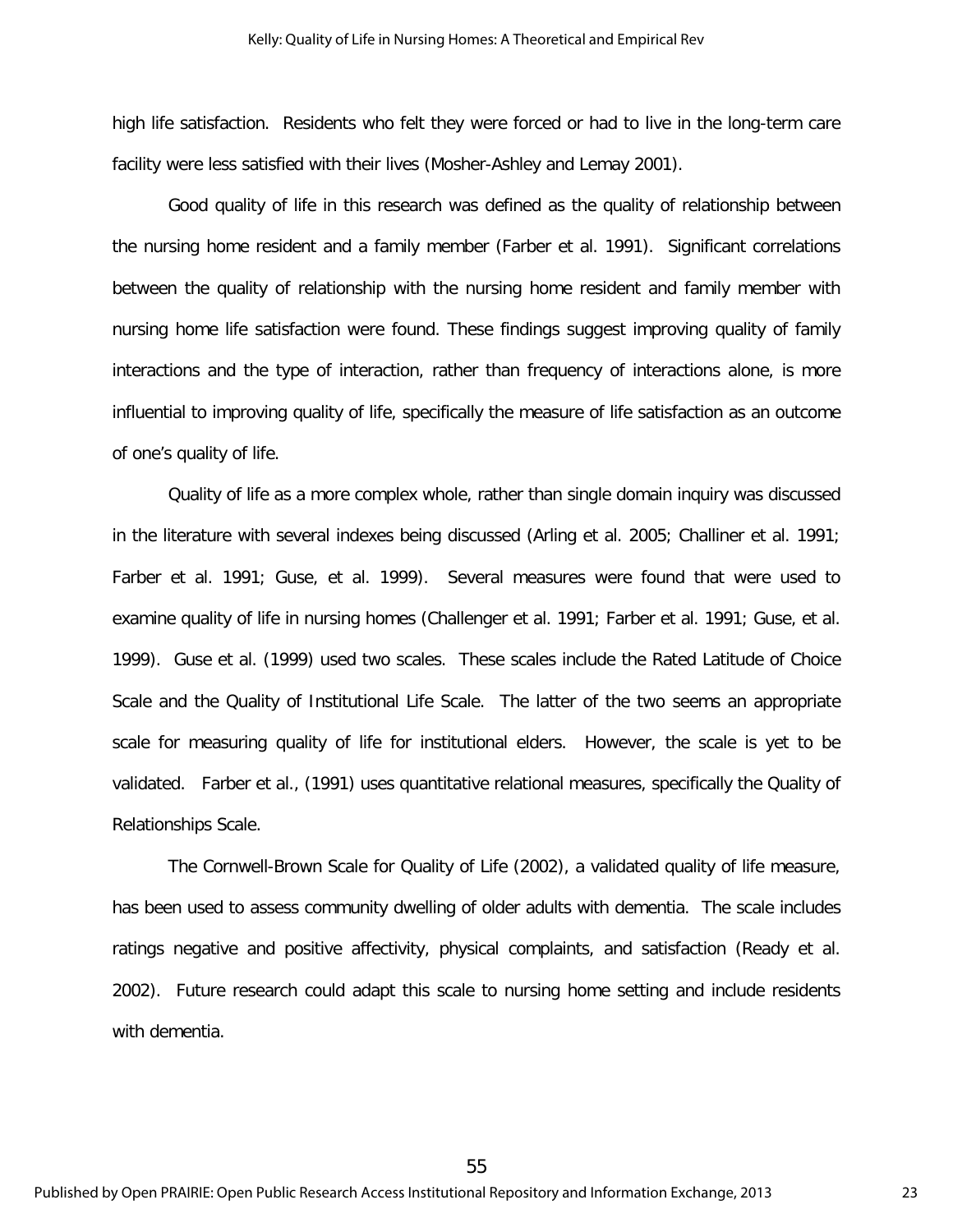The measures or scales researchers have utilized to examine quality of life have had limited or no validation. Quality indicators (QIs), such as those collected through the Minimum Data Set (MDS), have paved the way for a systematic source of quantifying quality in nursing homes (Arling et al. 2005). The QIs identified and collected in the MDS are important for quality assessment of nursing home residents. However, the focus remains primarily on quality of care (QOC) factors rather than QOL.

#### **DISCUSSION**

To date, conceptual and theoretical literature dominated the quality of life literature. However, quality of life research needs to move in a direction linking theory and empirical research (Lawton 1991). Literature gaps could be eliminated by building a conceptual model from system theories and through empirical testing the quality of life model. Two suggested frameworks, family systems theory and human ecological theory, have surfaced from the review. Much of the quality of life literature either was at a conceptual level or empirical level, with even less research explicitly bridging the two together (Caron 1997; Copeland and White 1991; Nandon 2006).

Methodologically, using multiple family members versus a single family member or one older adult to provide a perspective of quality of life could be used. With the addition of dementia as a factor in nursing homes residents, multiple perspectives could move research from an individual voice or one person representing another family member, as with a single "proxy," to future research including multiple informants. Further in-depth empirical approaches to studying families are suggested. Family gerontological research in nursing homes settings with multiple family member voices was missing in the literature. Implications include future research from multiple family perspectives by developing sound operational measures for dyadic and triadic family levels. More thorough and complex empirical research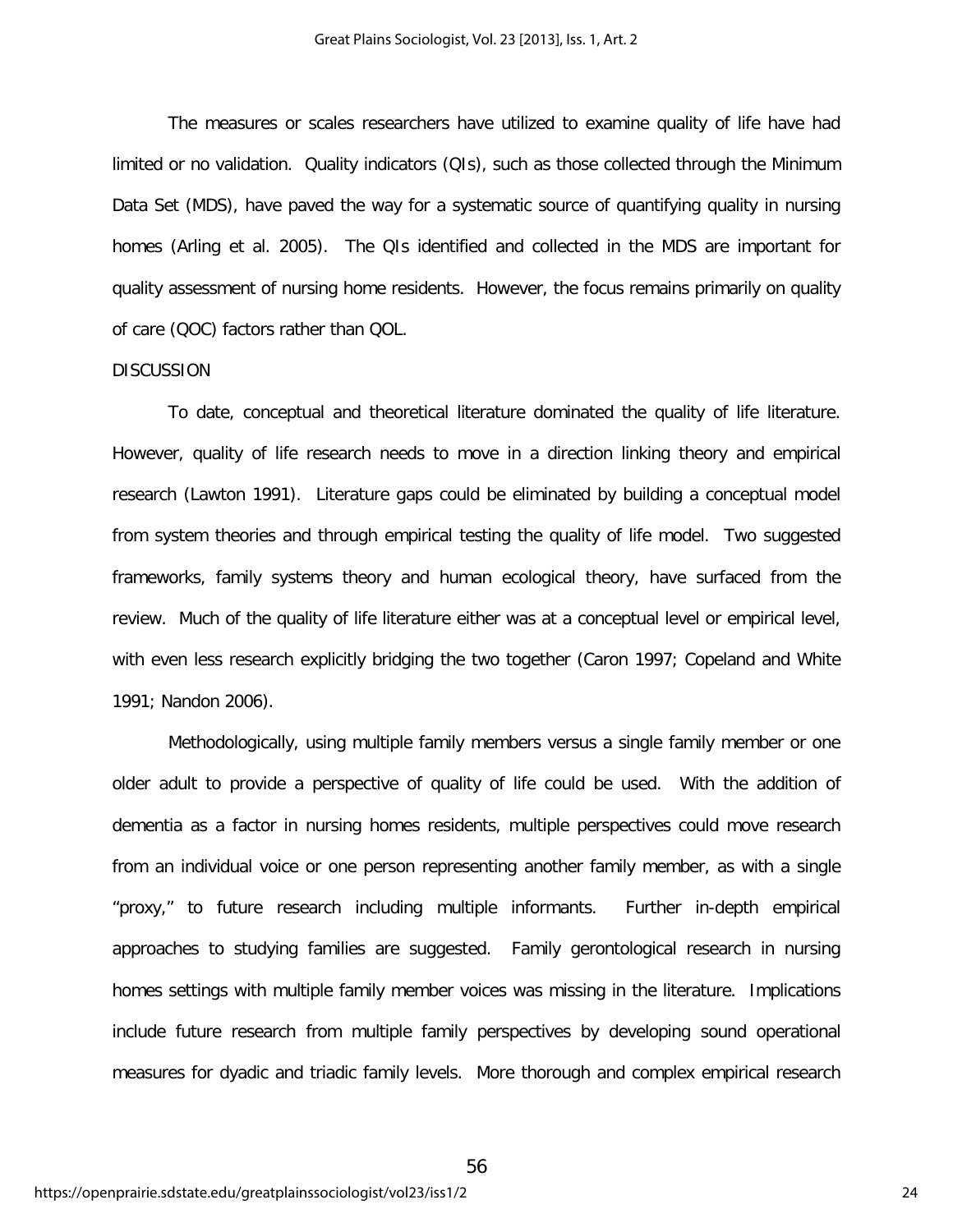approaches to understand the "whole" family unit, congruence, and quality of life should be completed.

According to Bubolz and Sontag (1993:419), "human ecology theory is unique in its focus on humans as both biological organisms and social beings in interaction with their environment." Bubolz and Sontag (1993:437) stated, "quality of life of humans is defined in terms of the extent to which basic needs are met and values realized." Different systems that might interact with one another could suggest families, nursing home residents, and the nursing home environment are interconnected systems in the nursing home environment.

Only a few researchers have moved beyond a two person family perspective, adding depth to include three perspectives (Pruchno et al. 1997). Assessing aspects of resident quality of life requires a multiple perspective view because many facets contribute to one's quality of life (Abeles et al. 1994; Lawton 1997). Therefore, an expanded conceptualization of quality of life in nursing homes is needed to fully understand the nursing home experience of residents today and in the future when even more elder adults rely on this form of long term care.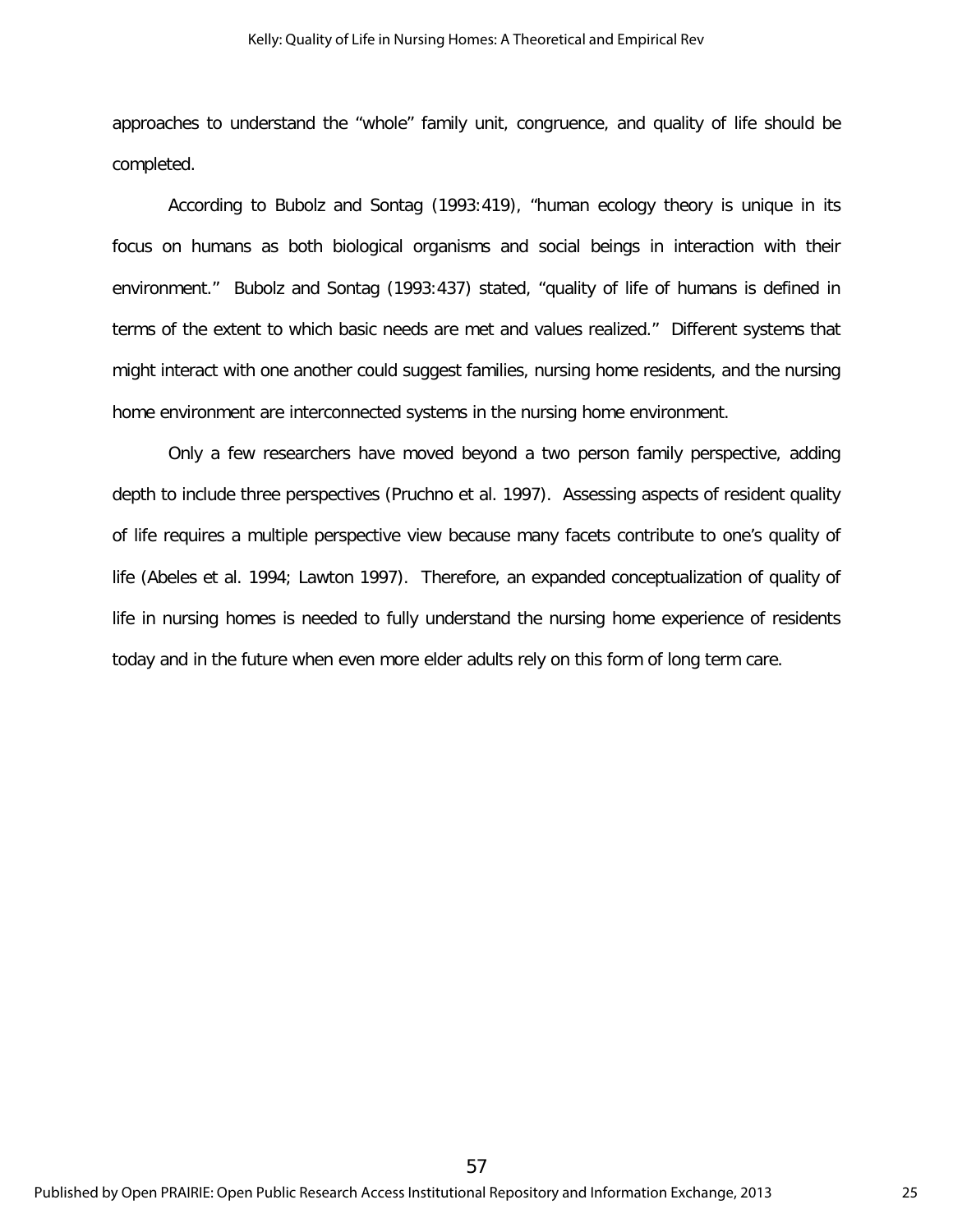# REFERENCES

- Abeles, Ronald, Helen Gift, and Marcia Ory. 1994. Aging and Quality of Life. NY: Springer Publishing Company.
- Aller, James. and Van Es Coeling. 1995. "Quality of Life: Its Meaning to the Long-term Care Resident." Journal of Gerontological Nursing 21(2):20-25.
- Arling, Greg, Rosalie Kane, Teresa Lewis, and Christine Mueller. 2005. "Future Development of Nursing Home Quality Indicators." The Gerontologist 45(2):147-156.
- Birren, James, James Lubben, Janice Rowe, and Donna Deutchman. 1991. The Concept and Measurement of Quality of Life in the Frail Elderly. San Diego, CA: Academic Press, Inc.
- Boss, Pauline, William Doherty, Ralph LaRossa, Walter Schumm, and Suzanne Steinmetz. 1993. Sourcebook of Family Theories and Methods: A Contextual Approach. NY: Plenum
- Bowers, Barbara. 1988. "Family Perceptions of Care in a Nursing Home." The Gerontologist 28(3):361-368.
- Boyle, Geraldine. 2004. "Facilitating Choice and Control for People in Long-term Care." Health and Social Care in the Community 12(3):212-220.
- Brod, Meryl, Anita Stewart, Laura Sands, and Pam Walton. 1999. "Conceptualization and Measurement of Quality of Life in Dementia; The Dementia Quality of Life Instrument (DQoL)." The Gerontologist 39(1):25-35.
- Brown, Debra. 1997. Adolescent Externalizing Behavior Problems and Family Interaction. Unpublished doctoral dissertation, California School of Professional Psychology, Alameda, CA.
- Bubolz, Margaret and M. Suzzanne Sontag. 1993. "Human Ecology Theory." Pp. 419-447 in Boss, Dohety, LaRossa, Schumm, & Steinmetz, Sourcebook of Family Theories and Methods: A Contextual Approach. NY: Plenum Press.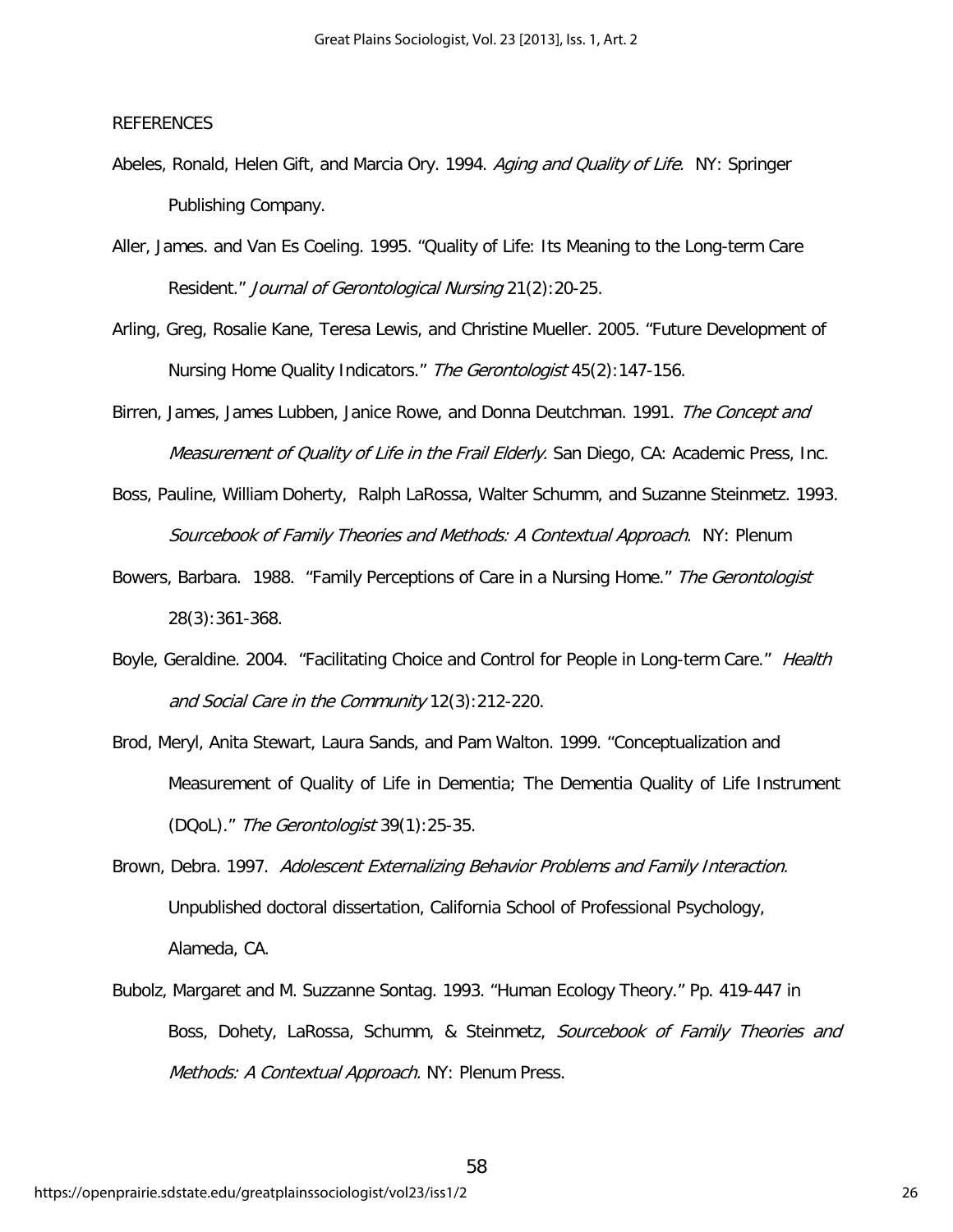- Challiner, Yvonne, Steve Julious, Rachel Watson, R. and Ian Philp. 1995. "Quality of Care, Quality of Life and the Relationship between Them in Long-term Care Institutions for the Elderly." International Journal of Geriatric Psychiatry 11:883-888.
- Chappell, Neena. 1991. "The Role of Family and Friends in Quality of Life." Pp. 167-190 in Birren, Lubben, Rowe & Deutchman, The Concept and Measurement of Quality of Life in the Frail Elderly. San Diago CA: Academic Press.
- Chappell, Neena. 1998. "Congruence Among Husband and Wife Caregivers." Journal of Aging Studies 12(3):239-252.
- Cohn, J. and Judith Sugar. 1991. "Determinants of Quality of Life in Institutions: Perceptions of Frail Older Residents, Staff, and Families." Pp. 24-49 in Birren, Lubben, Rowe & Deutchman, The Concept and Measurement of Quality of Life in the Frail Elderly. San Diago, CA: Academic Press.
- Copeland, Ann and Kathleen White. 1991. *Studying Families*. Newbury Park CA: Sage Publications.
- Deeg, Dorly and Didi Kriegsman. 2003. "Concepts of Self-rated Health: Specifying the Gender Difference in Mortality Rate." The Gerontologist 43:376-386.
- East, Marjorie. in Bubolz, Margaret & M. Suzzanne Sontag. 1993. Human Ecology Theory. Pp. 419-47 in Boss, Doherty, LaRossa, Schumm & Steinmetz (Eds), Sourcebook of Family Theories and Methods: A Contextual Approach. NY: Plenum.

Evans, Grimley. 1992. "Quality of Life Assessments in Elderly People." Pp.107-120 in Hopkins (Ed). Measures of the Quality of Life: And the Uses to Which Such Measures May be Put. London: Royal College of Physicians.

Farber, Harold, Meryl Brod, and Richard Feinbloom. 1991. "Primary Family Contacts and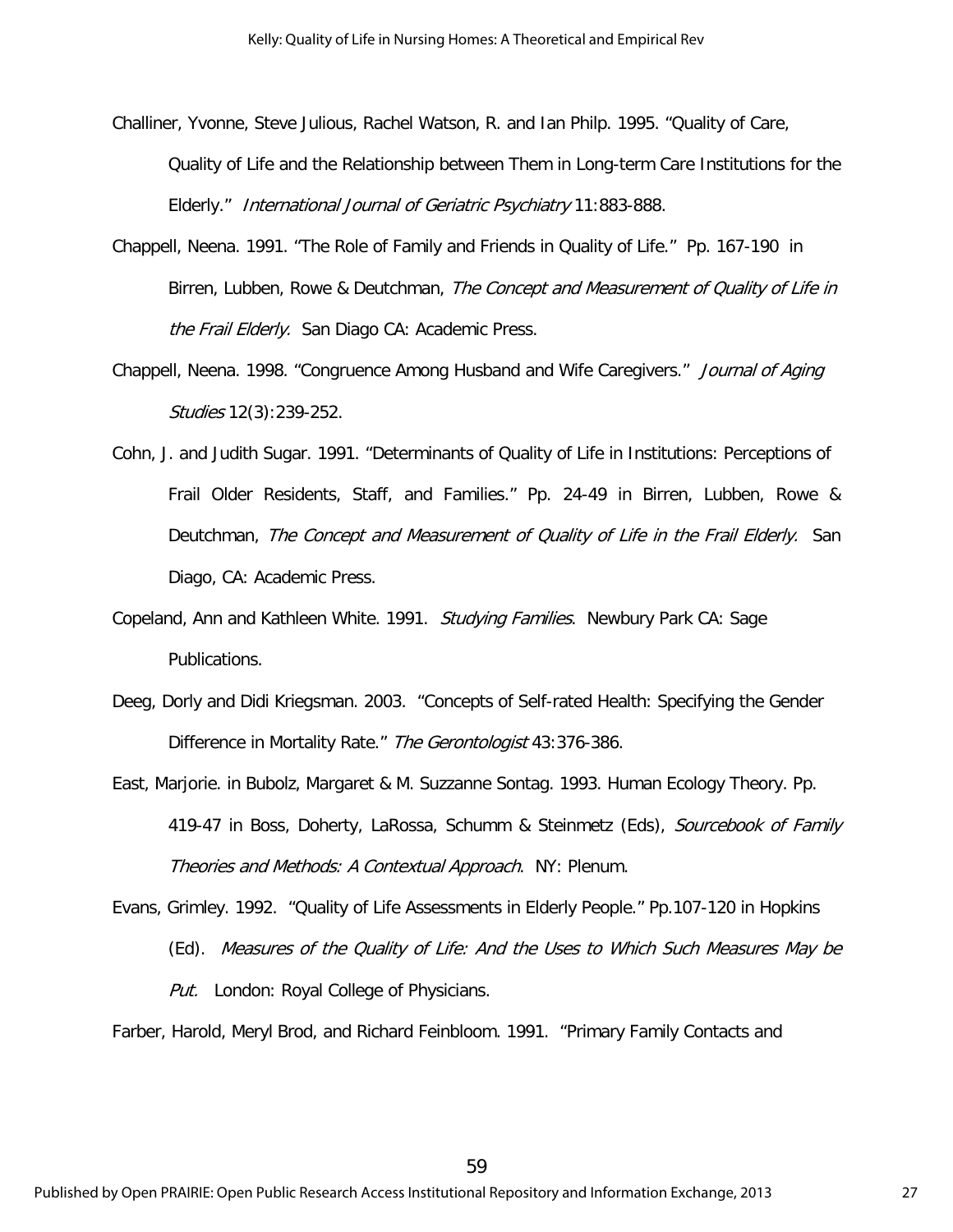Emotional Health in the Institutionalized Elderly." Family Practice Research Journal 11(3):309-317.

- Friedemann, Marie-Luise, Rhonda Montgomery, Bedonna Maiberger, and A. Ann Smith. 1997. "Family Involvement in the Nursing Home: Family-Orientated Practices and Staff-Family Relationships." Research in Nursing & Health 20:527-537.
- Gaugler, Joseph, Corinne Leach, and Keith Anderson. 2004. "Correlates of Resident Psychosocial Status in Long-term Care." International Journal of Geriatric Psychiatry 19:773-780.
- Gignac, Monique, Cheryl Cott, and Elizabeth Badley. 2000. "Adaptation to Chronic Illness and Disability and its Relationship to Perceptions of Independence and Dependence." The Journals of Gerontology Series B: Psychological Sciences and Social Sciences 55:362- 372.
- Glass, Anne. 1988. "Improving Quality of Care and Life in Nursing Homes." The Journal of Applied Gerontology 7(3):406-419.
- Grau, Lois, Jeanne Teresi, Brenda Burton and Barbara Chandler. 1995. "Family Members' Perceptions of the Quality of Nursing Home Care." International Journal of Geriatric Psychiatry 10:787-796.
- Guse, Lorna and Mary Ann Masesar. 1999. "Quality of Life and Successful Aging in Long-term Care: Perceptions of Residents." Issues in Mental Health Nursing 20:527-539.
- Hickey, Ellen and Michelle Bourgeois. 2000. "Health-Related Quality of Life (HR-QOL) in Nursing Home Residents with Dementia: Stability and Relationships Among Measures." Aphasiology 14(5):669-679.

60

Hong, Tantina, Steven Zarit, and Bo Malmberg. 2004. "The Role of Health Congruence in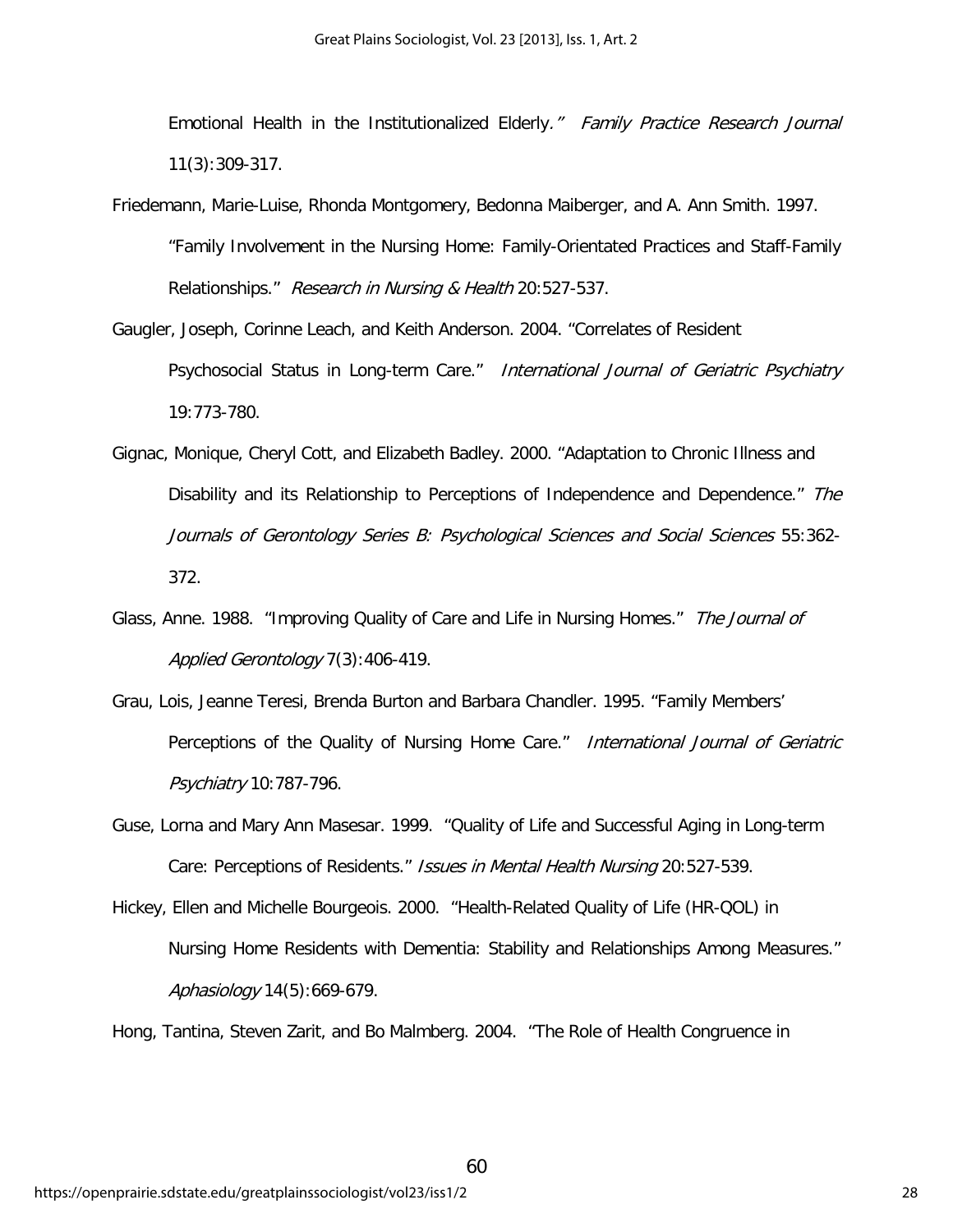Functional Status and Depression." The Journals of Gerontology Series B: Psychological Sciences and Social Sciences 59:151-157.

- Iwasiw, Carroll, Goldenberg, Dolly, Nancy Bol. and Susan MacMaster. 2003. "Resident and Family Perspectives the First Year in a Long-term Care Facility." Journal of Gerontological Nursing 29(1):45-54.
- Janzen, Wonita. 2001. "Long Term Care for Older Adults: the Role of the Family." *Journal of* Gerontological Nursing 27(2):36-43.
- Kane, Rosalie. 2003. "Definition, Measurement, and Correlates of Quality of Life in Nursing Homes: Toward a Reasonable Practice, Research and Policy Agenda." The Gerontologist 43(2):28-36.
- Kane, Rosalie. 2001. "Long-term Care and a Good Quality of Life: Bringing them Closer Together." The Gerontologist 41(3):293-304.
- Kane, Rosalie, Robert Kane, Katherine Giles, M. Powell Lawton, Boris Bershadsky, Howard Degenholtz, Kristen Kling, Lois Cutler, and Leslie Grant. 2000. First Findings From Wave 1 Data Collection: Measures, Indicators, and Improvement of Quality of Life in Nursing Homes. Report for Health Care Financing Administration. University of Minnesota.
- Kane, Rosalie. 1991. "Personal Autonomy for Residents in Long-term Care: Concepts and issues of measurement." Pp. 312-332 in Birren, Lubben, Rowe & Deutchman, The Concept and Measurement of Quality of Life in the Frail Elderly. San Diago CA: Academic Press.
- Kivnick, Helen. Q. 1993. "Everyday Mental Health: A Guide to Assessing Life Strengths." Generations 17(1):13-20.
- Lawton, M. Powell. 1972. "The Dimensions of Morale." Pp.144-165 in Kent, Kastenbaum, & Sherwood, Ed., Research, Planning and Action for the Elderly. NY: Behavioural Publications.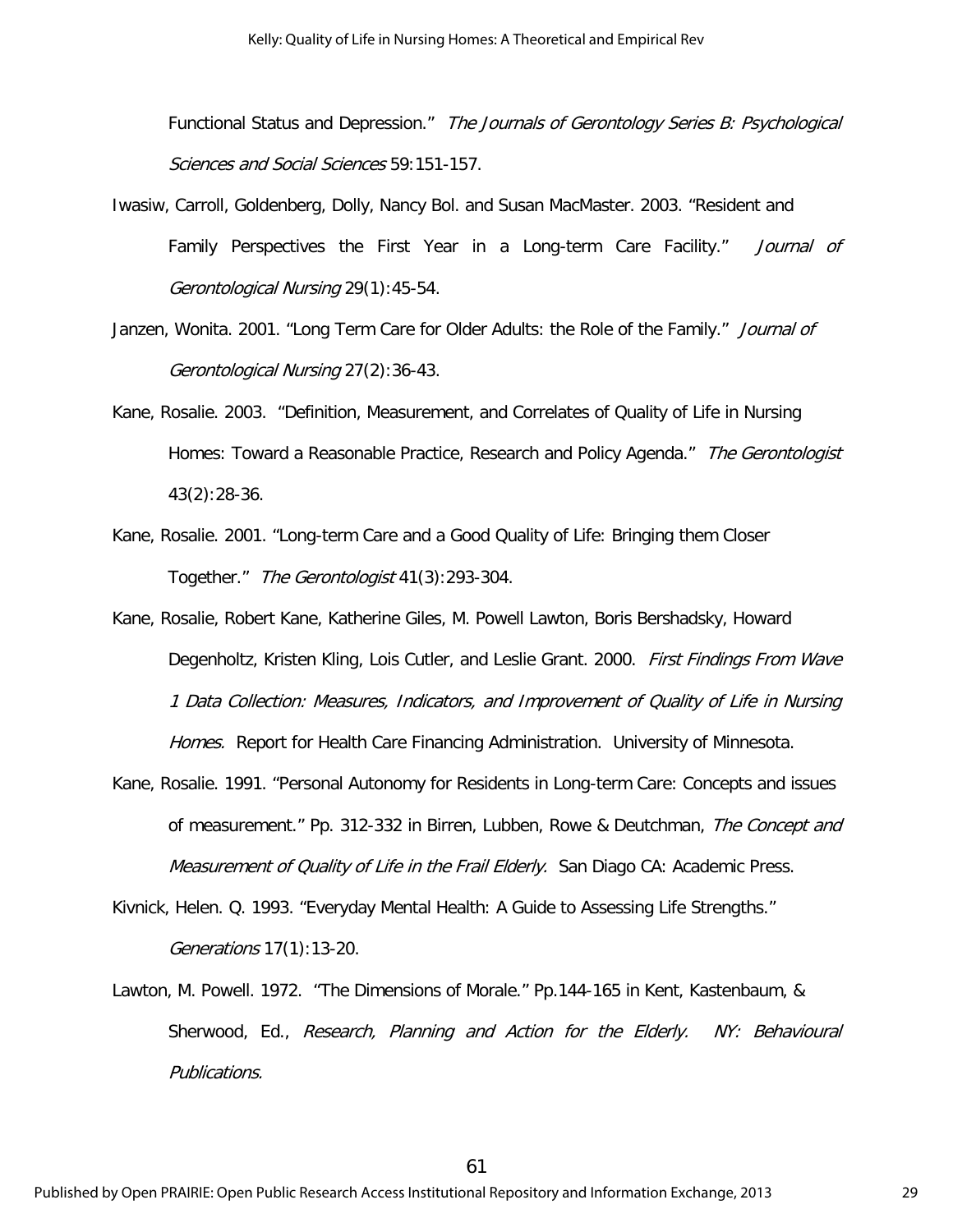- Lawton, M. Powell. 1983. "Environment and Other Determinants of Well-being in Older People." The Gerontologist 23:349-357.
- Lawton, M. Powell. 1991. "A Multidimensional View of Quality of Life in Frail Elders." Pp. 4-27 in Birren, Lubben, Rowe & Deutchman, The Concept and Measurement of Quality of Life in the Frail Elderly. San Diago CA: Academic Press.
- Lawton, M. Powell. 1997. "Measures of Quality of Life and Subjective Well-Being." Generations 2:45-47.
- Levy, Becca, Martin Slade, and Stanislav Kasl. 2002. "Longitudinal Benefit of Positive Self-Perceptions of Aging on Functional Health." The Journals of Gerontology Series B: Psychological and Social Sciences 57:409-417.
- Mahoney, Florence and D. W. Barthel. 1965. "Functional Evaluation: The Barthel Index." Journal of Maryland State Medicine 14:61-65.
- Markeson, Elizabeth. 2003. Social Gerontology Today: An Introduction. Los Angeles, CA: Roxbury Publishing Company.
- McKee, Kevin, Diane Houston, and Sarah Barnes. 2002. "Methods for Assessing Quality of Life and Well-Being in Frail Older Adults." Psychology and Health 17(6):737-751.
- Mosher-Ashley, P. and Lemay, E. 2001. "Improving Resident's Life Satisfaction." Journal of Nursing Homes 56(4):50-54.
- Nelson, Patricia. 1989. "Social Support, Self-esteem, and Depression in the Institutionalized Elderly." Issues in Mental Health Nursing 10:55-68.
- NDCompass.org. 2013. Demographics by Age. [http://www.ndcompass.org/demographics/key](http://www.ndcompass.org/demographics/key-measures.php?km=age#0-6558-g)[measures.php?km=age#0-6558-g](http://www.ndcompass.org/demographics/key-measures.php?km=age#0-6558-g)
- Paolucci, Beatrice, Olive Hall, and Nancy Axinn. 1977. Family Decision Making: An Ecosystem Approach. NY: Wiley.